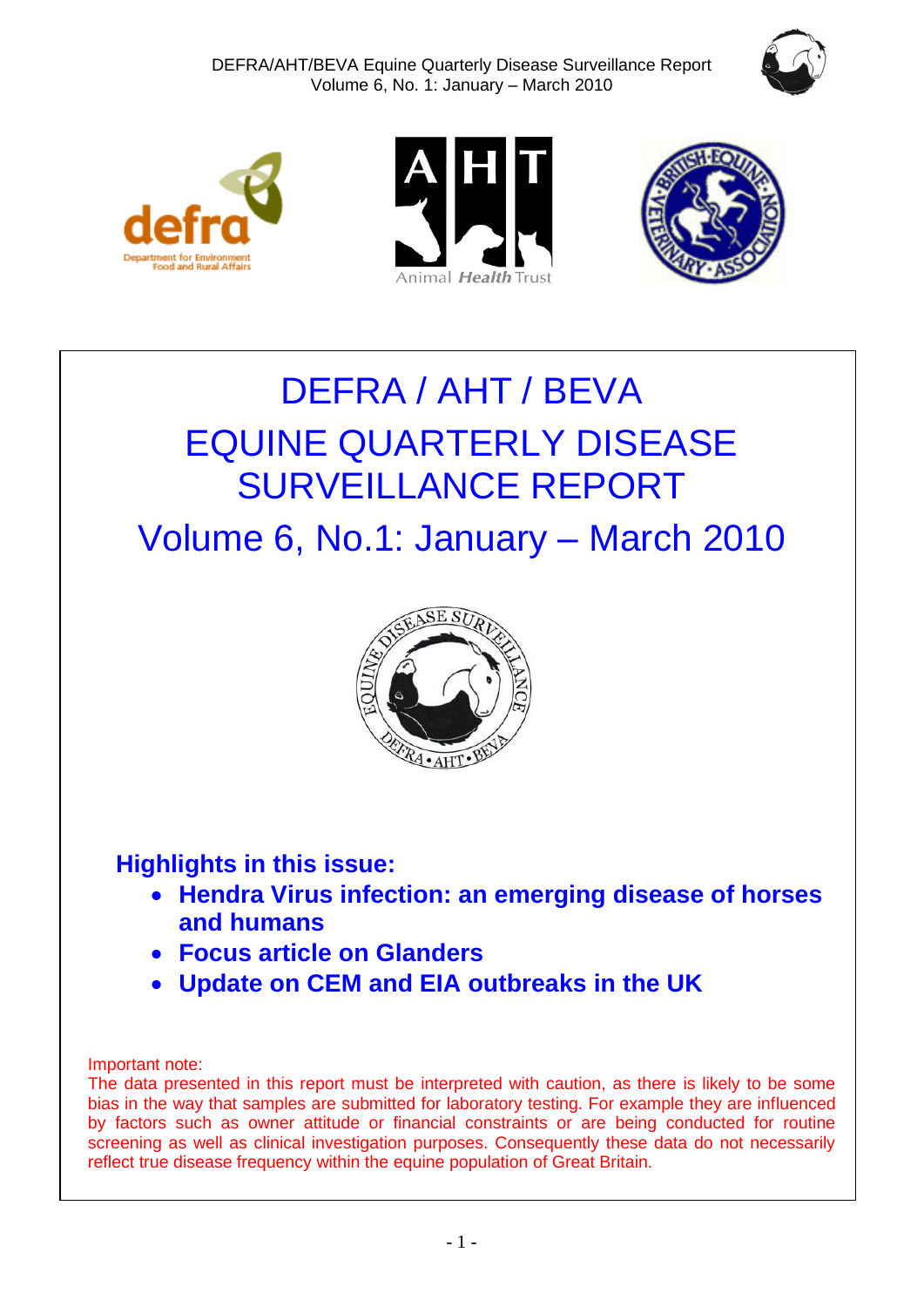

# **TABLE OF CONTENTS**

| <b>INTRODUCTION</b>                                                                                                                                              | 3                                      |
|------------------------------------------------------------------------------------------------------------------------------------------------------------------|----------------------------------------|
| VIROLOGY DISEASE REPORT FOR THE FIRST QUARTER OF 2010                                                                                                            | 9                                      |
| <b>VIROLOGICAL DIAGNOSES FOR THE FIRST QUARTER OF 2010</b>                                                                                                       | 10                                     |
| <b>FOCUS ARTICLE: HENDRA VIRUS INFECTION: AN EMERGING DISEASE OF HORSES AND</b><br><b>HUMANS</b>                                                                 | 11                                     |
| <b>BACTERIOLOGY DISEASE REPORT FOR THE FIRST QUARTER 2010</b>                                                                                                    | 13                                     |
| <b>FOCUS ARTICLE: GLANDERS</b>                                                                                                                                   | 15                                     |
| <b>TOXIC AND PARASITIC DISEASE REPORT FOR THE FIRST QUARTER 2010</b>                                                                                             | 18                                     |
| REPORT ON POST-MORTEM EXAMINATIONS FOR THE FIRST QUARTER 2010                                                                                                    | 20                                     |
| <b>EAST ANGLIA</b><br><b>HOME COUNTIES</b><br><b>SOUTH WEST</b><br><b>NORTHERN ENGLAND</b><br><b>WEST MIDLANDS</b><br><b>SCOTLAND</b><br><b>NORTHERN IRELAND</b> | 20<br>21<br>21<br>22<br>22<br>22<br>23 |
| <b>ACKNOWLEDGEMENTS</b>                                                                                                                                          | 24                                     |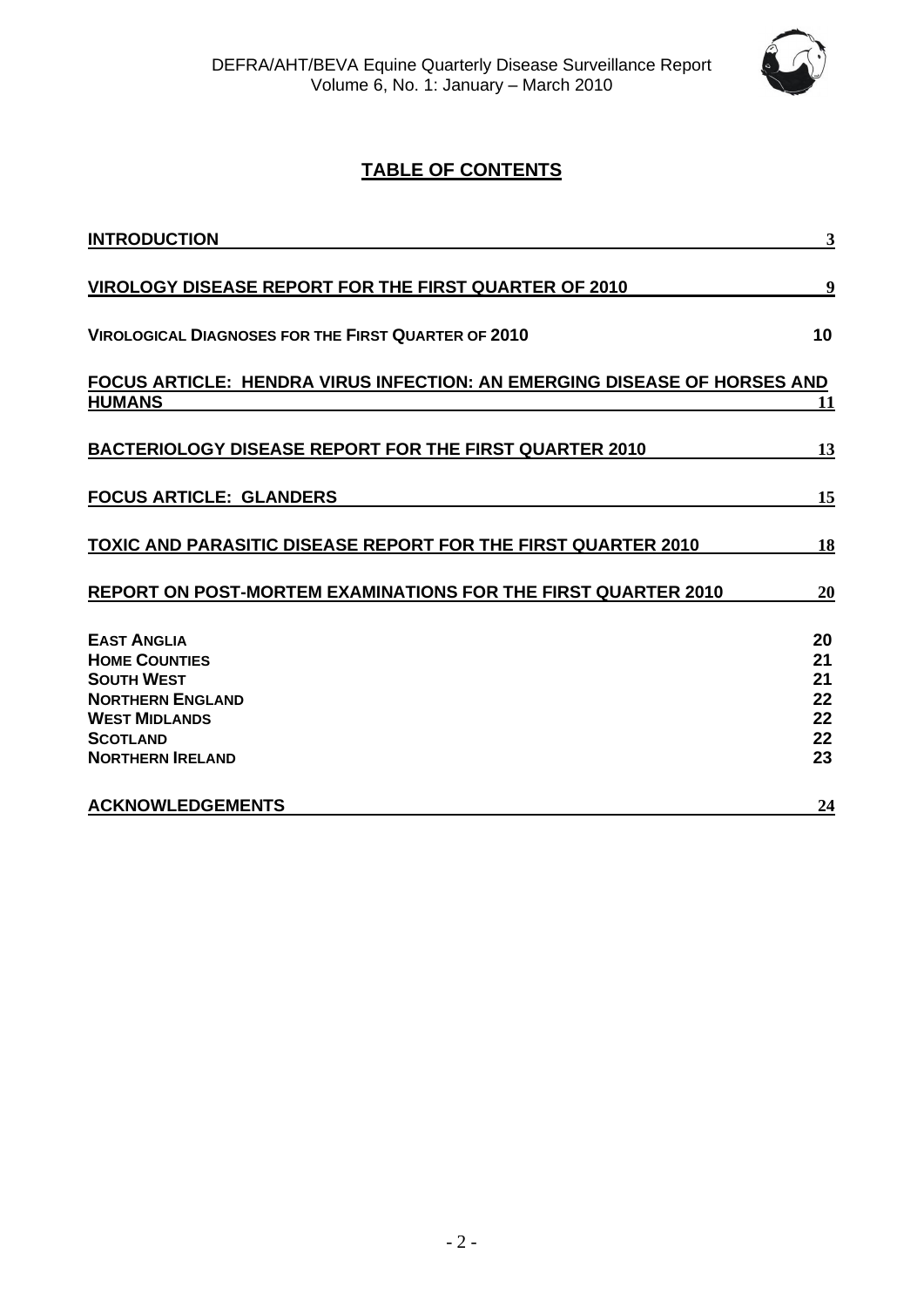

# **Introduction**

<span id="page-2-0"></span>Welcome to the first quarterly equine disease surveillance report for 2010 produced by Department of Environment, Food and Rural Affairs (Defra), British Equine Veterinary Association (BEVA) and the Animal Health Trust (AHT). Regular readers will be aware that this report collates equine disease data arising from multiple diagnostic laboratories and veterinary practices throughout the United Kingdom giving a unique insight into equine disease occurrence on a national scale.

#### **National disease occurrence**

#### Equine Infectious Anaemia (EIA)

As reported in the last quarter's issue, on  $19<sup>th</sup>$  January 2010, the Department for Environment, Food and Rural Affairs (Defra) confirmed two cases of **Equine Infectious Anaemia** (EIA) by positive Coggins (agar gel immuno diffusion assay) in two horses in Wiltshire, England, following importation from Belgium having previously originated from Romania. In line with existing regulations, the infected horses were humanely destroyed. As of 30th April 2010 all remaining horses on the infected premises have been tested with negative results, and no further cases have been reported. The OIE has declared this event resolved.

#### Contagious Equine Metritis (CEM)

As of 5<sup>th</sup> March 2010, the Department for Environment, Food and Rural Affairs (Defra) confirmed **Contagious Equine Metritis** (CEM) in a 5 year-old Arabian stallion stabled in Devon. The stallion showed no clinical signs and it was found to be positive when tested for *Taylorella equigenitalis* (CEMO) prior to the mating season. A previous test on 21st January 2010 had been negative. The horse originated from another Member State of the European Union. The horse is under restriction and has been treated in line with the HBLB Code of Practice. Further epidemiological investigations are on-going. For more information about this outbreak, [click here.](http://www.oie.int/wahis/public.php?page=single_report&pop=1&reportid=9202)

As of 23rd March 2010, Defra confirmed **CEM** in a 10 year-old Highland mare stabled in Durham, England. The affected mare is under restriction and treatment has commenced in line with the HBLB Code of Practice. A full investigation was undertaken by a veterinary officer on 23<sup>rd</sup> March 2010; results are pending. [Click here](http://www.oie.int/wahis/public.php?page=single_report&pop=1&reportid=9201) for more information about this outbreak.

#### Atypical Myopathy

The University of Liege's Equine Atypical Myopathy Alert Group (AMAG) has reported 83 clinical cases of **atypical myopathy** in the UK and Northern Europe during this spring as of 5<sup>th</sup> May 2010. Seven cases were reported from United Kingdom, although none of these cases were reported by any of the contributing laboratories in this report. The survival rate in the current European atypical myopathy outbreak is only 5%, lower than the previous epidemic which ended in December 2009 with a survival rate of 22%. For more information, [click here.](http://www.myopathieatypique.be/)

#### Equine Influenza (EI)

On 11th May 2010 **equine influenza** (EI) was confirmed as the cause of a large outbreak of respiratory disease on a single premises in Lincolnshire, England. In addition, as of 21<sup>st</sup> May 2010 **EI** has been diagnosed among a small group of horses in a private yard in Shropshire, England.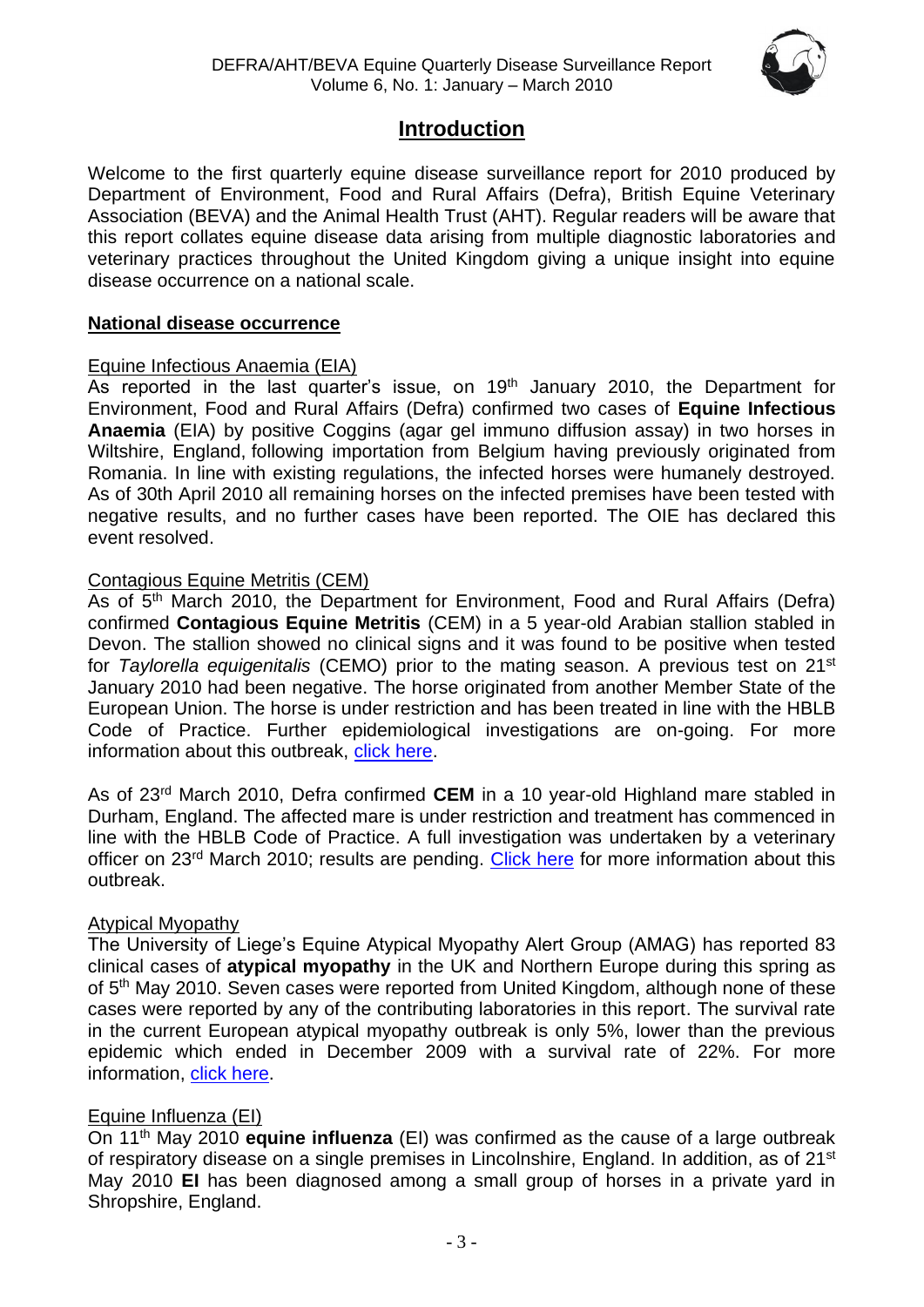

These outbreaks have been the first alerts for 2010 in the new text alert service sponsored by Merial Animal Health, **Tell-Tail**. This service alerts practitioners to outbreaks of equine influenza in the UK by a text message to the practitioner's mobile phone. If you are an equine veterinary practitioner and would like to sign up for this scheme, please register [here.](http://www.merial.co.uk/) This service will be also offered to the members of the National Trainers Federation (NTF) in the following weeks.

If you would like to contact us regarding outbreaks of equine influenza virus or would like to sign up for our sentinel practice scheme, please send a message to: [equiflunet@aht.org.uk](mailto:equiflunet@aht.org.uk) or follow the link to [www.equiflunet.org.uk](http://www.equiflunet.org.uk/) for more information on equine influenza.

#### **International disease occurrence**

## Avian Influenza virus subtype H5N1

In April 2010 an article by Abdel-Moneim A.S. *et al* was published in the Journal of Biomedical Science and the abstract was posted in proMED with a link to the full paper [\(click here\)](http://www.promedmail.org/pls/otn/f?p=2400:1202:861534851306622::NO::F2400_P1202_CHECK_DISPLAY,F2400_P1202_PUB_MAIL_ID:X,82274). In this article they reported on the isolation and characterization of **highly pathogenic avian influenza virus subtype H5N1** from three affected donkeys in Egypt. The disease was recorded on 24<sup>th</sup> March 2009, one week after an outbreak of H5N1 infection in poultry in the village. The isolation of H5N1 avian influenza virus from donkeys in Egypt raises the concerns about the occurrence of non-H3N8 strains in horses since current vaccines would not be protective. However, the role of donkeys in spreading H5N1 virus to birds, humans or other mammals including equines needs to be assessed.

# Contagious Equine Metritis (CEM)

In the U.S., one additional stallion (Holsteiner), currently located in the State of Wisconsin, has been confirmed positive for *Taylorella equigenitalis*, bringing the total number of carriers associated with the 2008/09 CEM event to 23 stallions and 5 mares. This stallion, though included in the exposed group of stallions and mares since 2009, was not finally tested for CEM until early 2010. All *T. equigenitalis* (CEMO)-positive horses, and all exposed horses that have been located, are currently under quarantine or hold order until determined as negative for CEMO. Testing and/or treatment protocols are being put into action for all located horses [\(click here\)](http://www.oie.int/wahis/public.php?page=single_report&pop=1&reportid=8550).

# Equine Viral Arteritis (EVA)

As of 7<sup>th</sup> May 2010 SENASA, Argentina's National Animal and Agriculture Health Board, has suspended all horse transportation in the province of Buenos Aires for at least 2 weeks due to **EVA** virus. At the moment 8 outbreaks involving 196 cases and 808 susceptible horses have been reported. The index farm had abortions in mares that were with jumping mares artificially inseminated (30 to 40 days before the abortions) with semen imported from Holland. Animals from this farm went to other farms, where investigations are on-going; in some of them serologically positive animals have been found. All detected cases are related to mares inseminated with semen from the same stud. Investigations are ongoing; for more information [click here.](http://www.oie.int/wahis/public.php?page=event_summary&reportid=9233)

On 10th May 2010 an outbreak of **EVA** has been reported in Claremorris, Co Mayo, West of Ireland. The outbreak has involved two stallions, six naturally infected mares and two test mated mares. The source of the outbreak is a stallion that was imported into Ireland and found to be seropositive on 27<sup>th</sup> October 2009. In 2010 confirmation was received that this stallion had no history of vaccination; subsequently the animal tested positive on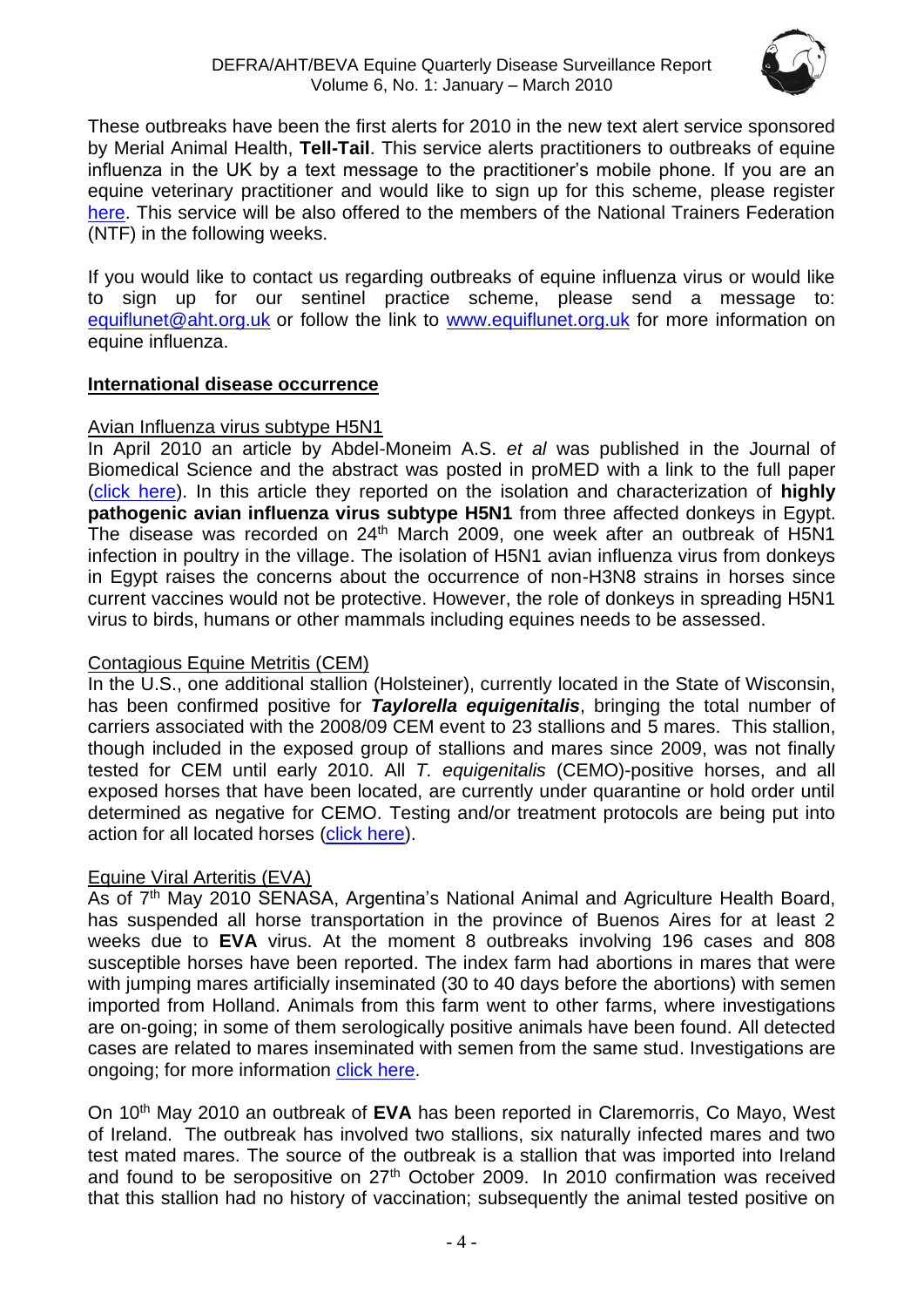

PCR in March 2010 by the Central Veterinary Research Laboratory. Quarantine measures have been applied and investigations are ongoing.

## Equine Infectious Anaemia (EIA)

As reported by the Montana Department of Livestock's Animal Health Division, on 26<sup>th</sup> April 2010 **EIA** was reported in Gallatin Gateway, Montana, USA. A horse tested positive following a routine Coggins test prior to movement. As a result of the positive test, two more horses on the premises were tested and another positive was found. The two positive horses have been quarantined for transport to an EIA-positive herd. Fifty neighbouring horses have been tested and, as of 13<sup>th</sup> May, forty-five of those horses have tested negative. Investigations are ongoing; for more information click [here](http://liv.mt.gov/liv/news/2010/20100426.asp) and [here.](http://www.promedmail.org/)

As previously reported, following the investigation launched on 20<sup>th</sup> January 2010 after the UK reported having confirmed the disease in two horses of a consignment from Romania via Belgium, **EIA** was confirmed in one horse in Belgium on 2nd February 2010. This outbreak is ongoing and no further cases have been reported [\(click here\)](http://www.oie.int/wahis/public.php?page=single_report&pop=1&reportid=8917). On the 18<sup>th</sup> of March, two separate but epidemiologically linked outbreaks involving one case of EIA each were reported in Fumal and Warsage (Liège), Belgium. The outbreak in Fumal involved a horse which had been imported from Romania in August 2009 and from which a blood sample was taken as a part of an epidemiological investigation on horses imported from Romania. The horse was subsequently euthanased. The outbreak in Warsage occurred in a riding school with 83 horses. Again, the positive case had been imported from Romania in June 2009 and a blood sample was taken on  $8<sup>th</sup>$  March 2010 as part of an epidemiological investigation on horses imported from Romania. The horse was euthanased. For more information regarding these two outbreaks, [click here.](http://www.oie.int/wahis/public.php?page=single_report&pop=1&reportid=9059) All horses having been in contact with the horses from Romania are being traced, movement controls are applied in the farms and the animals are being tested for the disease. In addition, on 25th May 2010, the Réseau d'Epidémio-Surveillance en Pathologie Equine (RESPE) [\(click](http://www.respe.net/info/un-foyer-dan%C3%A9mie-infectieuse-equine-en-flandre-occidentale-belgique)  [here\)](http://www.respe.net/info/un-foyer-dan%C3%A9mie-infectieuse-equine-en-flandre-occidentale-belgique) has reported one case of EIA in West Flanders, Belgium. As with the previous EIA outbreaks in Belgium, this horse had been imported from Romania. There are 3 animals in the premises and no further details on the age, gender or breed of the affected horse have been reported. Investigations are ongoing.

Further to the previously reported **EIA** cases on premises in two different administrative districts in Germany, notice has been given that the investigations have been completed. The competent authorities considered the disease eradicated in the administrative districts of Kulmbach (Federal State of Bavaria) and Zollernalbkreis (Federal State of Baden-Württemberg). Consequently all implemented quarantine measures on the affected premises and within the established protection zones were removed [\(click here\)](http://www.oie.int/wahis/public.php?page=single_report&pop=1&reportid=8704). As of 14th April 2010 **EIA** was reported in one horse in Bayern, Germany. There are 15 susceptible horses in the premises. Restrictions have been placed and the confirmed case has been euthanased. The event is still ongoing and the source of the outbreak is unknown [\(click here\)](http://www.oie.int/wahis/public.php?page=single_report&pop=1&reportid=9142).

In France, one case of EIA was identified on 3<sup>rd</sup> March in Montcaret (Dordogne) and two further cases were diagnosed on one premises on 30<sup>th</sup> March in French Trotters in Prigonrieux (Dordogne). The outbreak in Prigonrieux is epidemiologically linked to the index outbreak (outbreak in Montcaret) since the affected horse in the index outbreak came from the outbreak in Prigonrieux. The three affected horses were euthanased. The French Ministry is performing an epidemiological inquiry and further information will be reported as it become available. For more information, [click here.](http://www.oie.int/wahis/public.php?page=single_report&pop=1&reportid=9104)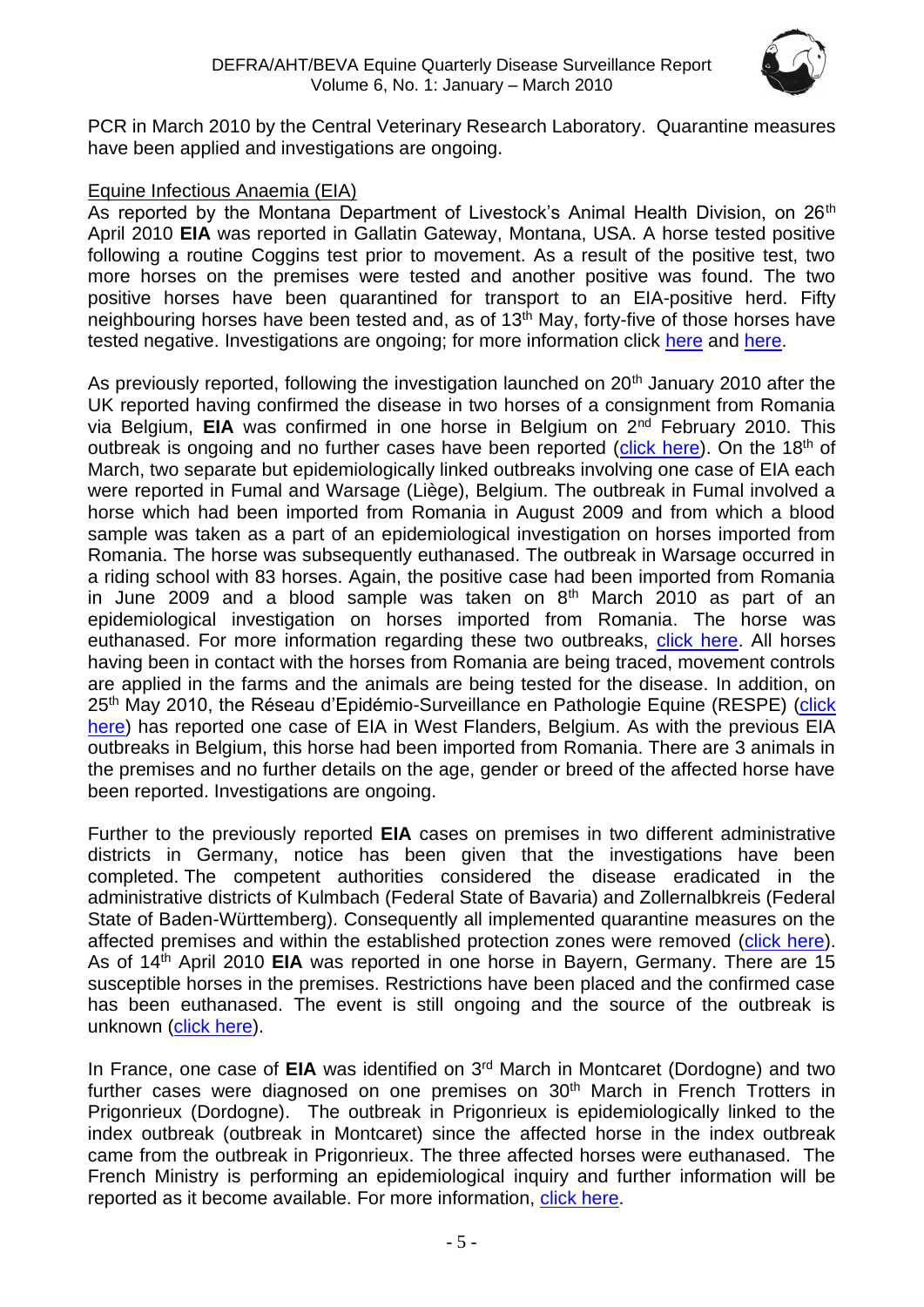

On 25th May 2010 RESPE has also reported two cases of **EIA** in the county of Lika-Senj, Croatia [\(click here\)](http://www.respe.net/info/deux-foyers-dan%C3%A9mie-infectieuse-equine-dans-le-comitat-de-lika-senj-croatie). To date 4 animals have been reported as affected out of a total of 27 animals; no further details on the age, gender or breed of the affected horses have been reported. Movement restrictions and tracing of animals moving from and onto the premises have been implemented.

## Equine Infectious Anaemia (EIA) – Control

As of 4th May 2010 the **European Union** has decided to strengthen the measures taken by the Romanian authorities to prevent the spread of **equine infectious anaemia** (EIA) to other Member States. The decision is based on a Commission proposal that was endorsed by the Member States during a two-day meeting of the Standing Committee on the Food Chain and Animal Health (SCoFCAH). Equidae from Romania will now be transported to other Member States only from holdings that are certified free of EIA and under a comprehensive and specific regime, which includes double testing before dispatch. This decision reinforces traceability and post-arrival control measures in the Member States of destination. A possible future "regionalisation" of measures within Romania will be allowed in those areas where it is demonstrated that the disease has been successfully eradicated. For access to the press release, [click here.](http://europa.eu/rapid/pressReleasesAction.do?reference=IP/10/493&format=HTML&aged=0&language=EN&guiLanguage=en)

#### Equine Piroplasmosis

Regarding the **Equine Piroplasmosis** outbreaks in the US, as of early April 376 horses out of 2,172 tested were confirmed seropositive for *Theileria equi*. Presently, there are 292 antibody positive horses under quarantine on the index premises in southern Texas. Additional seropositive horses are being held under quarantine in 10 states, including Texas. Only one *T. equi* seropositive horse was detected out of 861 cohorts tested in 17 states; cohorts refers to horses with recent direct contact with positive trace-out animals. Testing of horses for interstate movement or movement to events has resulted in 17 *T. equi* positive horses being detected upon entering racetracks in New Mexico. Additionally, 14 seropositive horses epidemiologically unrelated to the index premises have been confirmed in Texas, and one in California. Tracing and testing of horses sold from the index premises in earlier years is ongoing. Additional to *Amblyomma cajennense,*  specimens of *Dermacentor variabilis* tick removed from horses on the index premises have proved capable of transmitting *T. equi*. For more information of the US situation, [click here.](http://www.oie.int/wahis/public.php?page=disease_immediate_summary&disease_type=Terrestrial&disease_id=61&empty=999999)

#### Vesicular Stomatitis

As reported by the OIE on 27th May 2010, **vesicular stomatitis virus** (VS) has been confirmed in three horses in Arizona, USA. There are 5 susceptible horses in the premises and the source of infection is still unknown; the USDA Animal Plant Health Inspection Service (APHIS) and the Arizona Department of Agriculture have initiated a comprehensive epidemiological investigation of the event. VS was last reported in the USA in August 2009, and no other cases had been reported since then. The implications of this outbreak for international trade into the EU are still unknown; prior to the reoccurrence of this disease in the USA the European Commission had advised that no safeguard testing for VS would be required for horses certified from the USA coming into the EU after 1<sup>st</sup> February 2010, and that no pre-import testing for VS would be required for equidae certified from the USA to the EU after the date of 18<sup>th</sup> February 2010. For more information about this outbreak, [click here.](http://www.oie.int/wahis/public.php?page=event_summary&reportid=9312)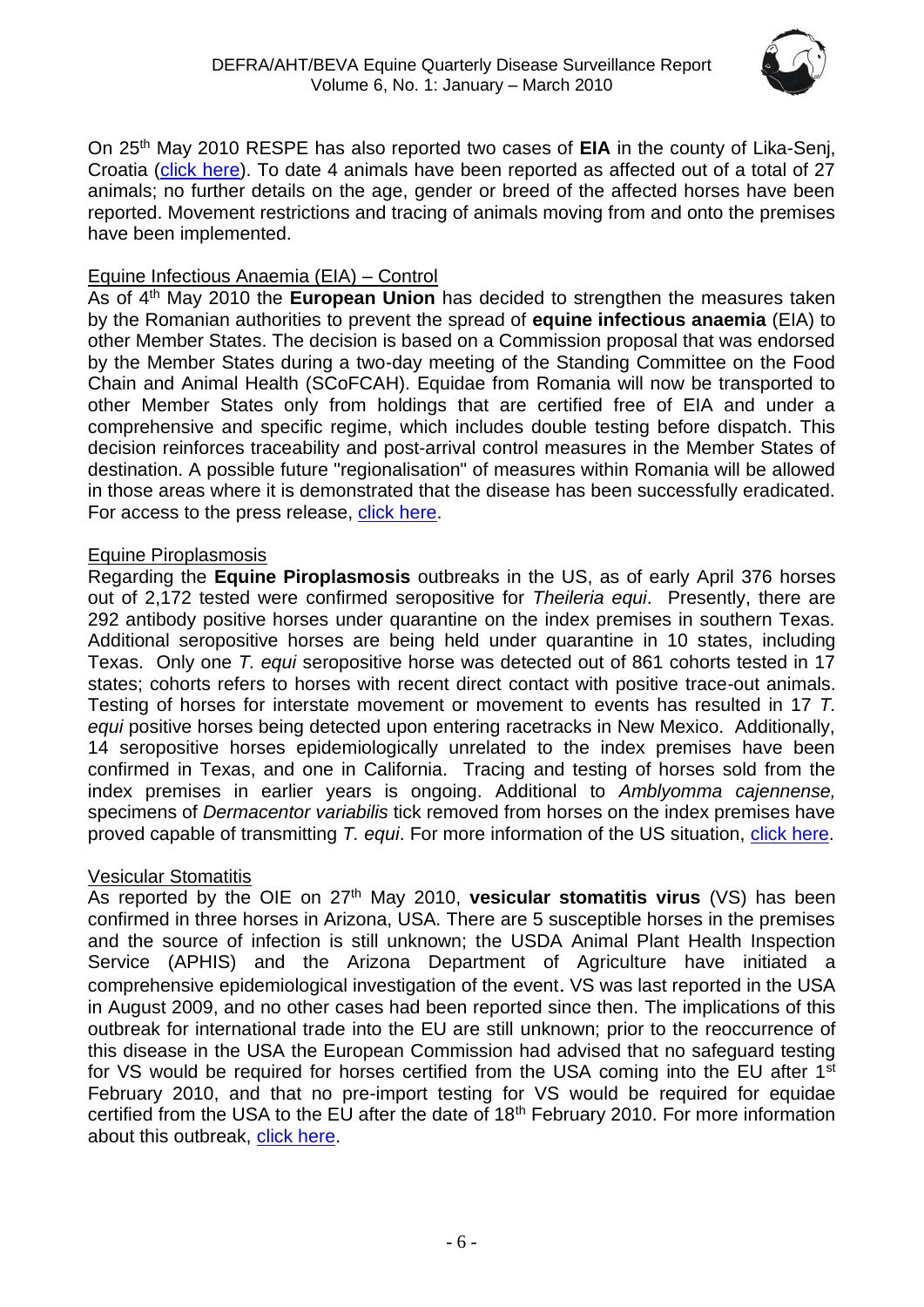

# **Glanders**

As of 21st April 2010 **Glanders** has been diagnosed in a horse in a university veterinary hospital in Brasilia, Brazil. The Official Veterinary Service began investigations and all the animals having had any contact with the affected horse have been tested with negative results. In Brazil, the disease is limited to certain areas, to some north-eastern States of the country, where it is endemic and, consequently, notified to the OIE in the six-monthly reports as present in a zone of the country. The disease has not been recorded in other regions of the country since 2008, when it was detected in the State of Sao Paulo. The preliminary outbreak assessment can be accessed online [here.](http://www.defra.gov.uk/foodfarm/farmanimal/diseases/monitoring/documents/glanders-brazil100423.pdf)

On 28th April 2010 **Glanders** has been reported in Bahrain for the first time. This bacterial disease, caused by *Burkholderia mallei*, has already affected eight horses in the past three weeks, which have been euthanased. In addition, around a dozen horses currently have symptoms of the infection; however some of them are already showing signs of recovery. All horses suspected of either being infected or coming into contact with infected animals are being sampled and analysed in a specialist laboratory in the UAE (United Arab Emirates). Nearly 400 horses have already been sampled and the results from 10 of these horses are negative so far. Movement restrictions have been placed and investigations are ongoing. For more information, [click here.](http://www.promedmail.org/pls/apex/f?p=2400:1202:5516620624872004::NO::F2400_P1202_CHECK_DISPLAY,F2400_P1202_PUB_MAIL_ID:X,82453)

#### Hendra Virus

As of 20th May a horse has been confirmed positive for **Hendra Virus** in Queensland, Australia; subsequently it has been euthanased. As reported by Queensland Health, there is no indication of infection in any of the people on the property where the horse was kept. Even though there is another horse living in the adjoining property, it is not believed to be under threat. The source of infection is still unknown; however it is suspected that the virus could have been transmitted by a fruit bat colony in the area. For more information about this outbreak, [click here.](http://www.promedmail.org/pls/apex/f?p=2400:1202:2957519025825494::NO::F2400_P1202_CHECK_DISPLAY,F2400_P1202_PUB_MAIL_ID:X,82826)

# **Focus articles**

In this report we are pleased to include two focus articles. Following the outbreaks in Brazil and Bahrain, in our first focus article Fatima Cruz from the AHT gives an overview on Glanders, an equine bacterial disease caused by *Burkholderia mallei*. We would like to acknowledge Ian Mawhinney from the Veterinary Laboratories Agency (VLA) for providing us with valuable comments and Holger C. Scholz from the Bundeswehr Institute of Microbiology in Munich, Germany for the pictures included in this focus article.

For our second focus article and, given the importance of this disease for the equine industry and the very recent outbreak in Australia, James R. Gilkerson and Colin R. Wilks from the University of Melbourne, Australia have prepared a focus article on Hendra Virus, a zoonotic viral disease affecting equids.

We reiterate that the views expressed in these focus articles are the authors' own and should not be interpreted as official statements of Defra, BEVA or the AHT.

Access to all of the equine disease surveillance reports can be made on a dedicated page on the Animal Health Trust website at [http://www.aht.org.uk/equine\\_disease.html](http://www.aht.org.uk/equine_disease.html) or via the BEVA and Defra websites: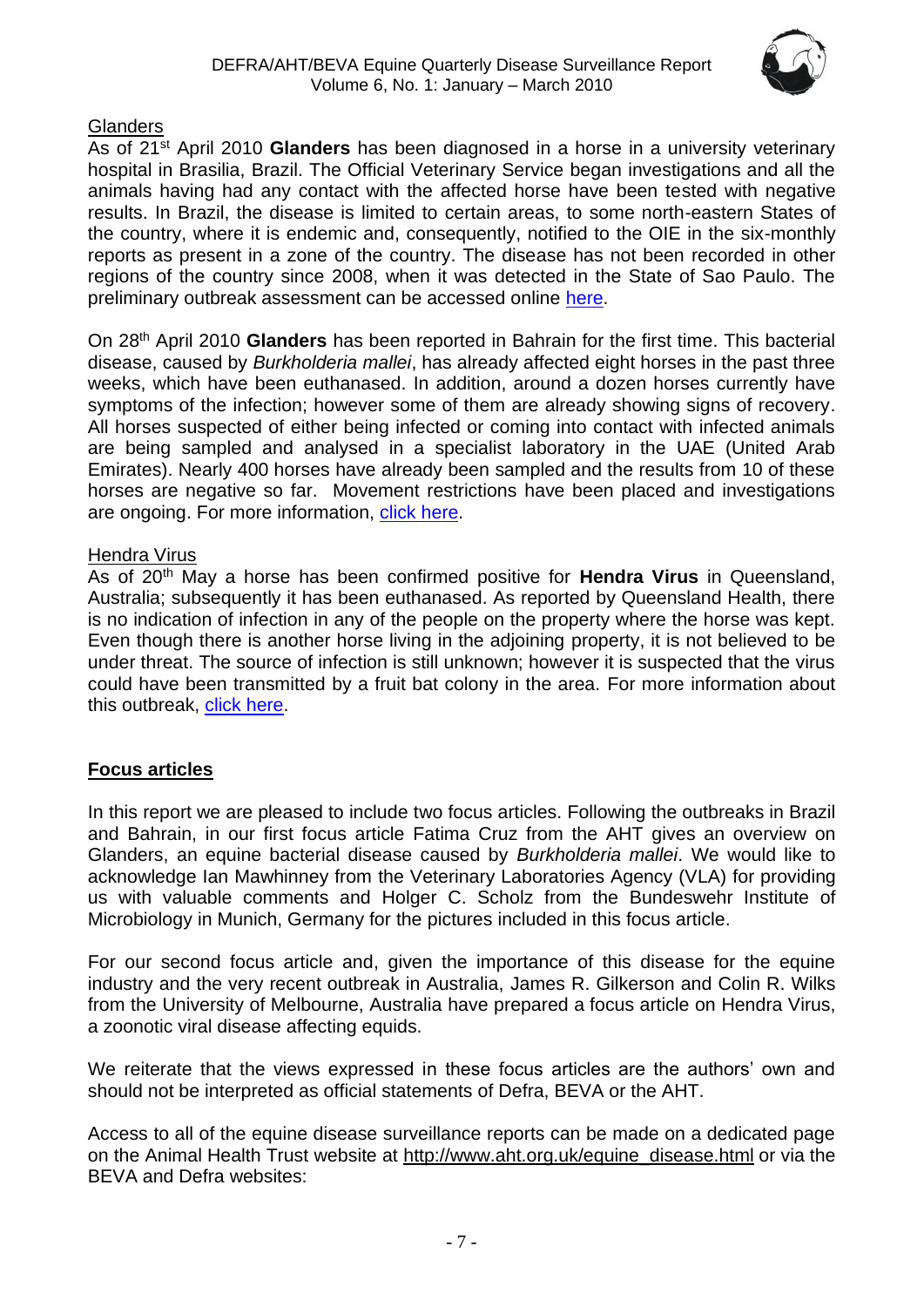

<http://www.beva.org.uk/>

<http://www.defra.gov.uk/foodfarm/farmanimal/diseases/vetsurveillance/reports/listing.htm>

We would remind readers and their colleagues that a form is available on the AHT website for registration to receive reports free of charge, via e-mail, on a quarterly basis. The link for this registration form is available via

[http://www.aht.org.uk/equine\\_disease\\_registration.html.](http://www.aht.org.uk/equine_disease_registration.html)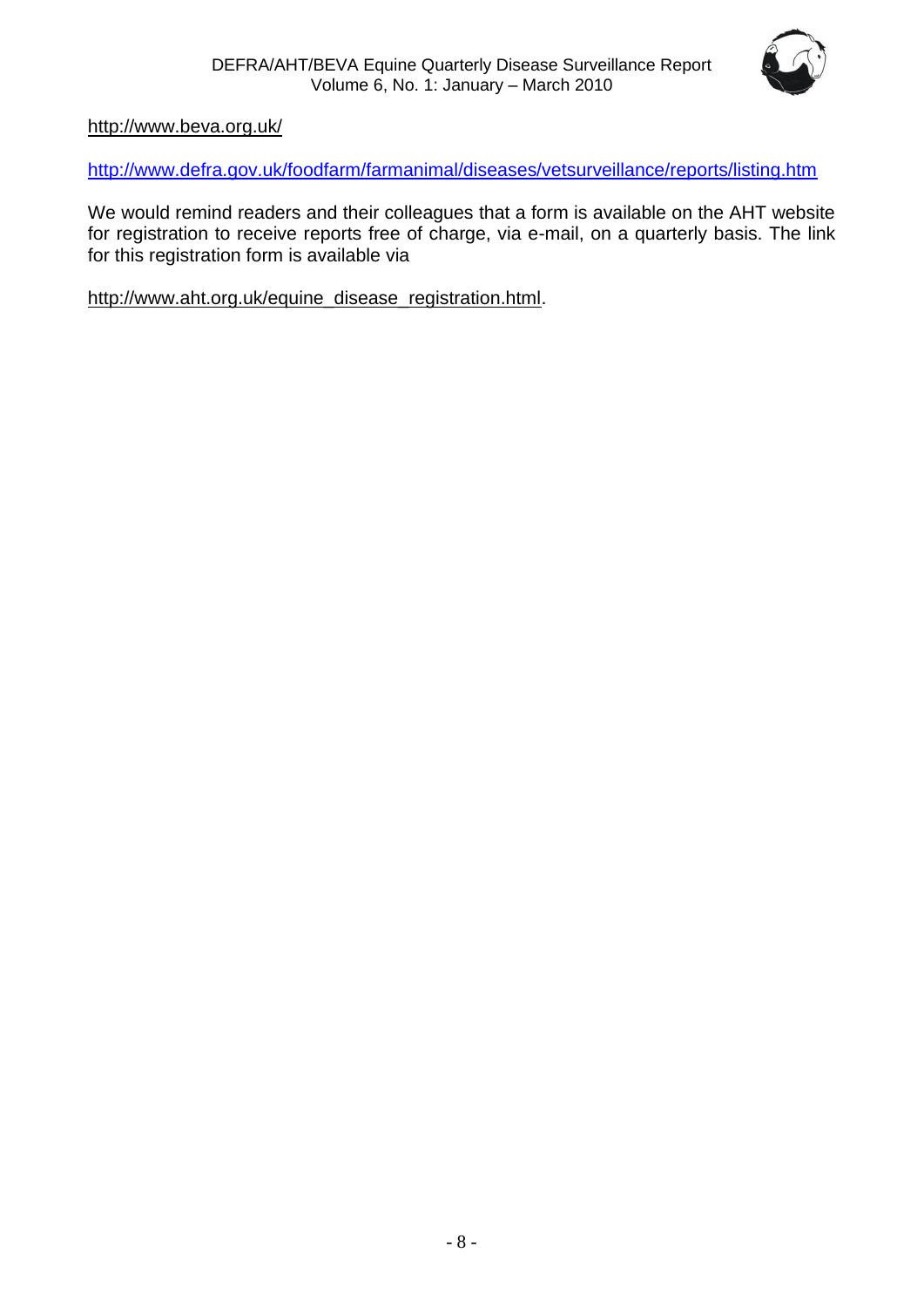

# **Virology Disease Report for the First Quarter of 2010**

<span id="page-8-0"></span>The results of virological testing for January to March 2010 are summarised in Table 1 and include data relating to Equine Viral Arteritis (EVA), Equine Infectious Anaemia (EIA) and West Nile Virus (WNV) from the Veterinary Laboratories Agency (VLA), Weybridge. The sample population for the VLA is different from that for the other contributing laboratories, as the VLA's tests are principally in relation to international trade (EVA and EIA). VLA now provides testing for WNV as part of clinical work up of neurological cases on specific request and provided the local DVM has been informed.

|                          | Number of<br><b>Samples Tested</b> | <b>Number Positive</b> | <b>Number of</b><br><b>Contributing</b><br>Laboratories |
|--------------------------|------------------------------------|------------------------|---------------------------------------------------------|
| <b>Serological Tests</b> |                                    |                        |                                                         |
| <b>EVA ELISA</b>         | 5486                               | $103*$                 | 4                                                       |
| <b>EVA VN</b>            | 3191                               | 71#                    | 3                                                       |
| <b>VLA EVA VN</b>        | 543                                | $31*$                  | 1                                                       |
| EHV-1/-4 CF test         | 542                                | 28*                    | 1                                                       |
| EHV-3 VN test            | 1                                  | $\Omega$               | 1                                                       |
| ERV-A/-B CF test         | 268                                | $5*$                   | 1                                                       |
| Influenza HI test        | 287                                | $8*$                   | 1                                                       |
| EIA (Coggins)            | 3170                               | 0                      | 3                                                       |
| <b>EIA ELISA</b>         | 3732                               | 0                      | 4                                                       |
| VLA EIA (Coggins)        | 875                                | $\overline{2}$         | 1                                                       |
| <b>VLA WNV (PRNT)</b>    | $\mathbf 0$                        | 0                      | 1                                                       |
| <b>Virus Detection</b>   |                                    |                        |                                                         |
| <b>EHV-1/-4 PCR</b>      | 88                                 | 18                     | $\overline{2}$                                          |
| <b>EHV-2/-5 PCR</b>      | $\overline{7}$                     | $\overline{2}$         | 1                                                       |
| Influenza NP ELISA**     | 199                                | $\Omega$               | 1                                                       |
| Influenza Directigen     | 104                                | 0                      | 1                                                       |
| Influenza VI in eggs     | $\mathbf 0$                        | $\Omega$               | 1                                                       |
| EHV VI                   | 241                                | 47                     | 1                                                       |
| <b>EVA VI/PCR</b>        | $\overline{2}$                     | 0                      | $\overline{2}$                                          |
| <b>VLA EVA VI/PCR</b>    | 6                                  | $\Omega$               | 1                                                       |
| Rotavirus                | 74                                 | 38                     | 7                                                       |

#### **Table 1: Diagnostic virology sample throughput and positive results for the first quarter 2010**

ELISA = enzyme-linked immunosorbent assay, VN = virus neutralisation, VLA = Veterinary Laboratories Agency, CF = complement fixation,

 $H =$  haemagglutination inhibition, Coggins = agar gel immuno diffusion test, PCR = polymerase chain reaction, NP = nucleoprotein,

VI = virus isolation, EVA = equine viral arteritis, EHV = equine herpes virus, ERV = equine rhinitis virus, EIA = equine infectious anaemia

# = Seropositives include vaccinated stallions, \* = Diagnosed positive on basis of seroconversion between paired sera

\*\* = The relatively high number of NP ELISA tests performed is largely due to requirements for international equine movement. All horses travelling to Australia must now have 2 NP ELISA tests performed prior to travel. The figures above include tests performed for international trade purposes.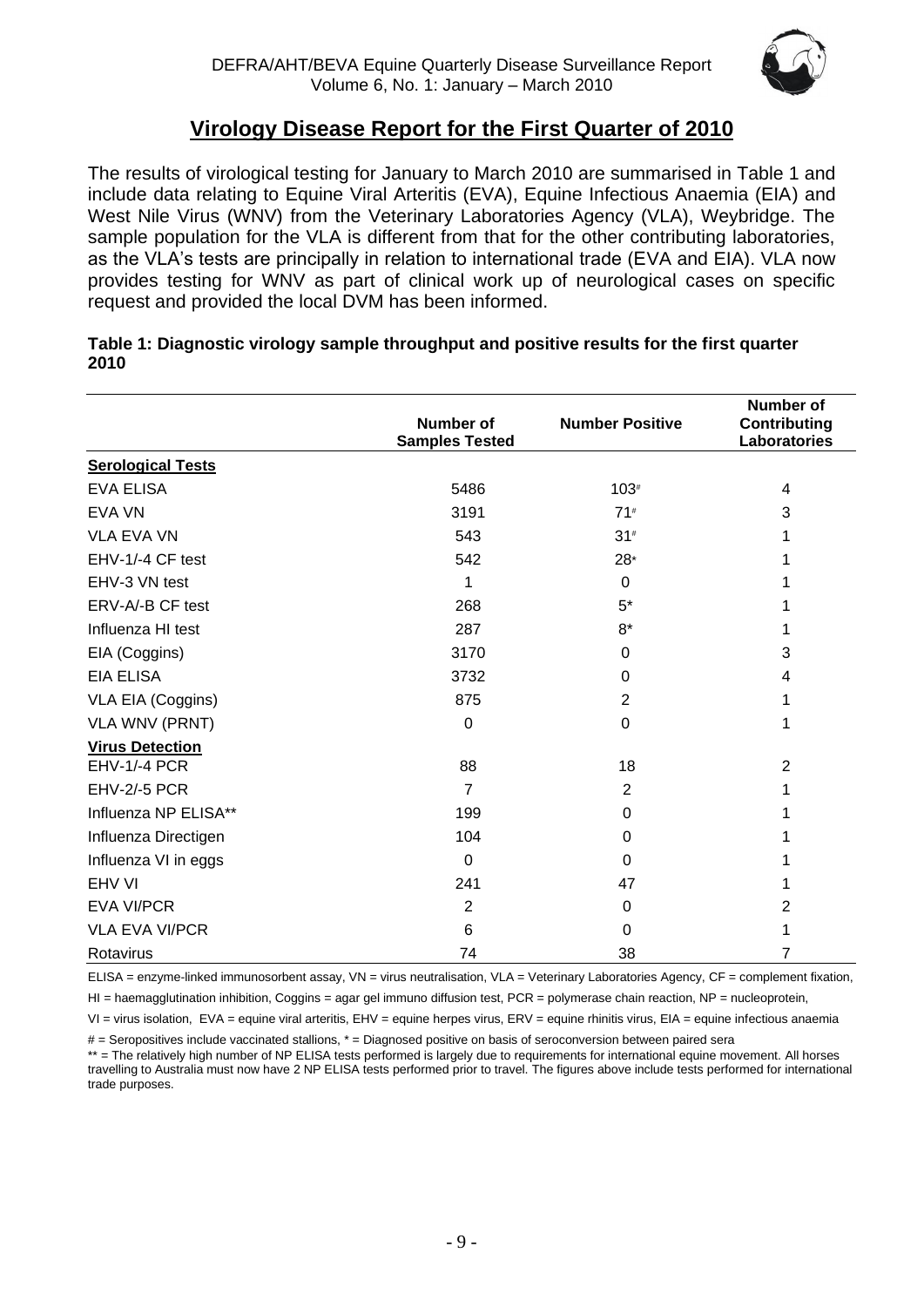

Of the 31 EVA VN positives detected by the VLA, 19 were samples for private testing, 6 were export samples, 2 were serum samples from a stallion for artificial insemination (AI) certification, 3 samples were from overseas and one sample was from an imported horse. The 6 semen samples received for EVA testing were all negative on virus isolation and RT-PCR.

The 875 agar gel immuno diffusion tests for EIA (AGID; Coggins) were conducted for international trade purposes. Two samples from imported horses tested positive (please see the EIA outbreak in the UK explained in the **National Disease Occurrence** in the introduction of this report).

## <span id="page-9-0"></span>**Virological Diagnoses for the First Quarter of 2010**

## **Equine Infectious Anaemia (EIA)**

As previously reported, two cases of EIA were confirmed in this quarter. For more information please refer to the National Disease Occurrence in this issue (page 3).

#### **EHV-1 Abortion**

One small outbreak, nine single cases of EHV-1 abortions and a case of neonatal death due to EHV-1 have been reported in this quarter. The small outbreak reported involved two abortions in vaccinated Thoroughbred mares on a stud farm. Of the nine single cases of EHV-1 abortions, one was diagnosed in a stud farm which reported another EHV-1 abortion in December 2009. All the mares involved in these nine single abortions were Thoroughbreds, with the exception of two. EHV-1 was diagnosed by PCR and virus isolation in placenta and/or fetal tissues. In a Thoroughbred stud farm a case of neonatal death was diagnosed to be due to EHV-1 by histopathology in fetal tissues.

#### **EHV-1 Neurological Disease**

As previously reported, in this quarter neurological EHV-1 was diagnosed by PCR in spinal cord tissues taken from a seven year-old Thoroughbred mare sent for post-mortem examination with a history of recumbent paralytic disease requiring euthanasia. The mare was in race training in a yard in southern England and all horses on the yard were current for EHV-1/-4 vaccination.

EHV-1 was confirmed by virus isolation from nasopharyngeal (NP) swabs and/or heparinised blood samples in 12 of the 32 animals in the premises. The yard and their veterinary surgeons worked closely with the British Horseracing Authority and the Animal Health Trust in conducting further serological and virological laboratory tests, which provided the all clear as of 18th February. No further cases have been reported and restrictions have been lifted.

# **EHV-4 Respiratory Disease**

EHV-4 was isolated from nasopharyngeal swab in a 15 year-old mare which showed pyrexia, cough, mucopurulent nasal discharge, tachypnea, conjunctivitis and swollen lymph nodes.

EHV-4 was also isolated from nasopharyngeal swab in a 5 year-old gelding showing clinical signs of inappetance, serous nasal discharge, lethargy and swollen hind limbs.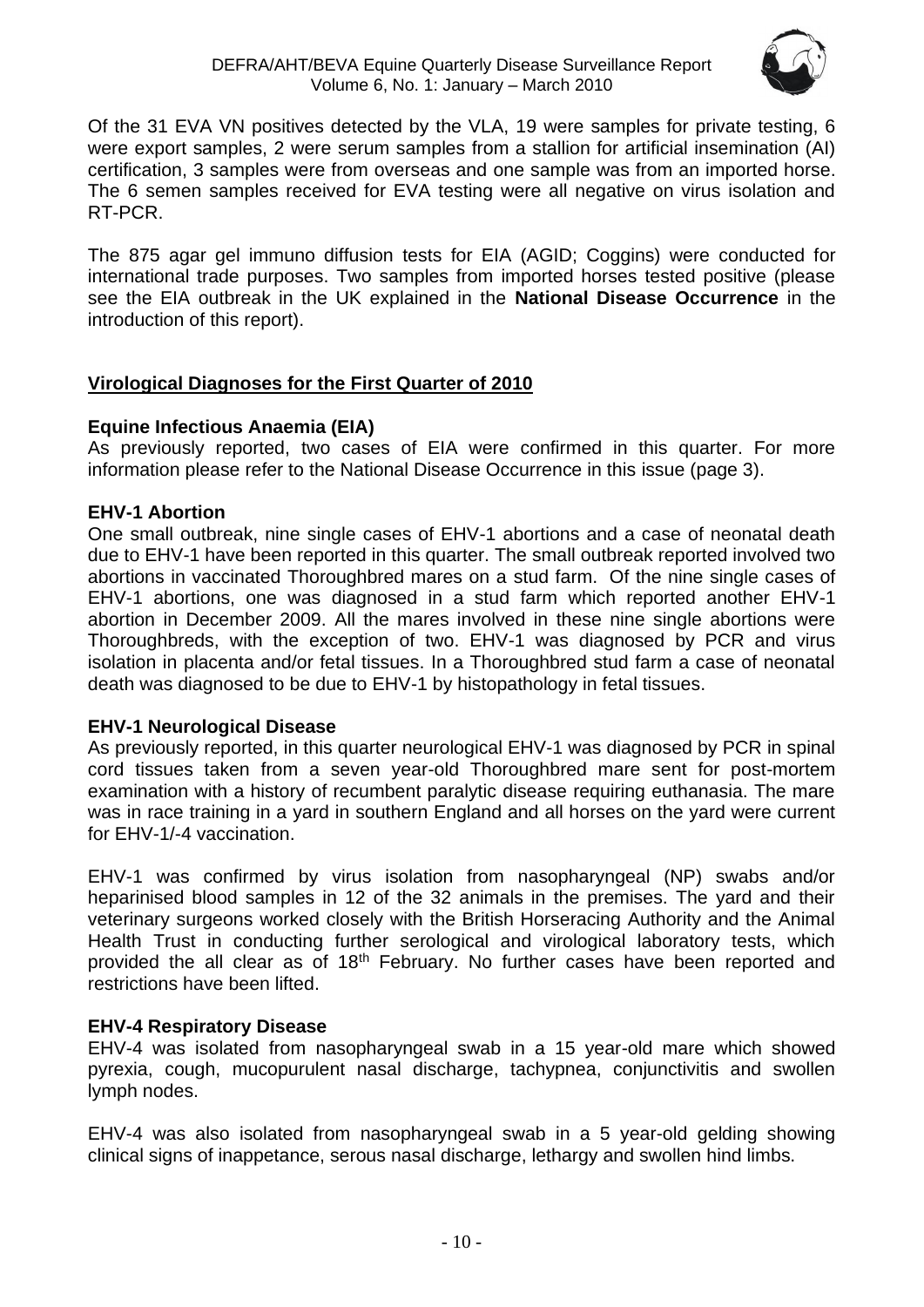

# <span id="page-10-0"></span>**Focus Article: Hendra Virus infection: an emerging disease of horses and humans**

## **JR Gilkerson and CR Wilks. Equine Infectious Disease Laboratory, Faculty of Veterinary Science, University of Melbourne, Australia**

In September 1994 an emergency response was initiated to investigate an outbreak of acute, fulminant respiratory disease in a group of racehorses in South-Eastern Queensland, Australia. After ruling out African Horse Sickness, virologists from the Australian Animal Health Laboratory identified a new virus, which was initially called equine morbillivirus, but subsequently named Hendra virus after the Brisbane suburb of Hendra where the outbreak occurred. Hendra virus is now classified in the Henipavirus genus in the Family Paramyxoviridae. This first outbreak affected 20 horses, 7 of which died within 12 hours of showing any clinical signs of illness. Unfortunately, the outbreak also affected two people, one of whom, the trainer in charge of the stable, subsequently died. Although it was not known at the time, these people were not the first to be infected by the Hendra virus. In August 1994 a veterinarian in the north Queensland town of Mackay conducted a post-mortem examination of a horse that had died suddenly. The veterinarian's husband, who assisted with the necropsy, developed a fever and other "flu-like" symptoms shortly afterwards and although he recovered from this acute episode, he subsequently died from Hendra virus encephalitis some 14 months after the original infection.

Following the original outbreak in Hendra a large-scale investigation was conducted to identify the source of the virus and any potential reservoir or vector species involved in the epidemiology of the disease with a view to preventing any further outbreaks. Serological studies of a very large number of possible vertebrate host species in and around the racing stables found no evidence of Hendra virus infection in cats, dogs or horses in stables other than the outbreak stable, but antibodies to Hendra virus were found in local fruit bats. Subsequent studies have found that the natural reservoir of Hendra virus is fruit bats of the genus Pteropus in the Order Chiroptera. There are four species of these bats distributed around the northern and eastern coast of Australia, and all four species have serological evidence of Hendra virus infection. Hendra virus has been detected in foetal and neonatal lung and from uterine fluid and renal tissue of adult bats. Hendra virus has also been detected in bat urine and faeces. From these data it is proposed that horses become infected from being exposed to virus infected bat faeces, urine or birthing fluids when sheltering or feeding under trees in which bats are roosting. Currently, it is not understood precisely how Hendra virus jumps species from bats to horses. It is also not known how Hendra virus is transmitted from horses to humans, or indeed if infection of horses is necessary for human infection to occur, although all human cases to date have been linked to clinically infected horses. There are many investigators around the world currently studying bat paramyxoviruses, such as Hendra virus and the closely related Nipah virus, in order to improve our knowledge of how these viruses infect humans.

Between the first outbreak in 1994 and 2008 there were a number of individual cases of equine sudden death that were diagnosed, following post-mortem examination and further testing, as Hendra virus deaths. Fortunately, these were all single horse events with no associated human infection. In 2008, however, another multiple horse outbreak was reported, this time in a veterinary hospital in Brisbane. In this outbreak, all horses were in residence at the veterinary hospital at the commencement of the outbreak and affected horses presented with signs of central nervous system disease, rather than the previously reported signs of respiratory disease. Five horses were affected, out of a population of more than 30 horses. Four of the five horses were so severely ill that they were euthanased for humane reasons. The surviving horse was also euthanased due to public health concerns. In this outbreak a veterinarian and a veterinary nurse became infected, both were admitted to hospital and the veterinarian subsequently died from viral encephalitis. It was likely that both affected people were exposed to the virus prior to the infected horses showing any obvious clinical signs of disease.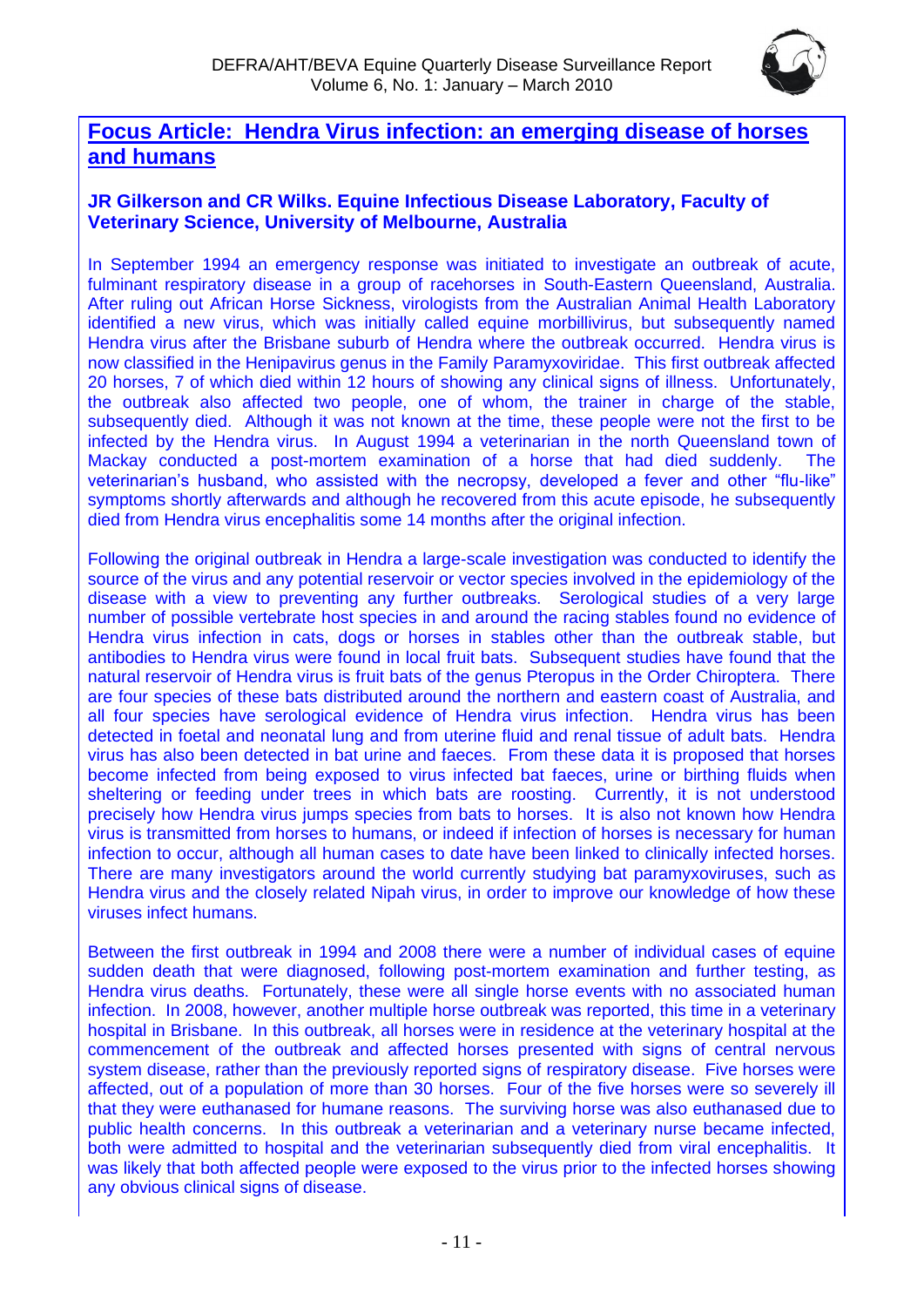

The 2008 outbreak in Brisbane highlighted the risks facing veterinarians and veterinary staff due to the lack of knowledge regarding mode(s) of transmission of Hendra virus from bats to horses and from horses to humans and the appropriate preventive methods they need to take. Experimental challenge studies to describe the pathogenesis of Hendra virus infection in horses and the routes of virus excretion were conducted, but unfortunately, before these results could be widely disseminated another veterinarian, in Rockhampton, was exposed to Hendra virus, and subsequently died from viral encephalitis, after performing an endoscopic examination on a clinically normal horse.

To date, of the seven people confirmed to have been infected with Hendra virus, four have died. The case-fatality rate in horses is approximately 80%, and the horses that have survived the acute stage of disease have been euthanased subsequently for public health reasons. Another two incidents of equine Hendra virus infection have been reported in 2009 and 2010. No human cases have been diagnosed in either event, but tests are still ongoing on the people exposed in the most recent episode.

Horse infection studies have been conducted recently at the Australian Animal Health Laboratory high biosecurity facility. Horses were exposed to Hendra virus via the respiratory tract and swab samples collected to determine the route of virus excretion. While no infectious virus was detected in tissue culture assays prior to onset of clinical signs, the nucleic acid of Hendra virus was detected by polymerase chain reaction (PCR) in nasal and oral swabs, as well as in blood and urine prior to the onset of fever. Samples collected from the respiratory tract of the experimentally infected horses were consistently PCR positive following the first febrile episode until they were euthanased on humane grounds. Samples were collected from multiple organ systems during post-mortem examination and infectious virus was isolated from a large number of tissues indicating that during infection the virus spreads widely throughout the horse's body. Importantly, however, there were large amounts of virus detected in the endothelial cells lining the blood vessels of the mucosa of the upper respiratory tract, which may explain how veterinarians performing endoscopy or lavage procedures might become exposed to infectious virus prior to the onset of obvious clinical signs.

No vaccine is currently available to protect either horses or humans against disease caused by Hendra virus. There are several groups working towards a vaccine and hopefully clinical trials will be commenced in the near future, now that funding has been secured from the Queensland state Government and the Australian federal Government.

Hendra virus is an important emerging disease of horses and humans and highlights the disease dangers that arise when humans and their companion animals move into ecological niches previously only occupied by native animals and their attendant viruses. Unfortunately, we know little to nothing about the viruses carried by most wildlife species until there is a spill-over of one of their viruses into humans or our domestic animals and a "new" disease appears, as has occurred several times in recent years.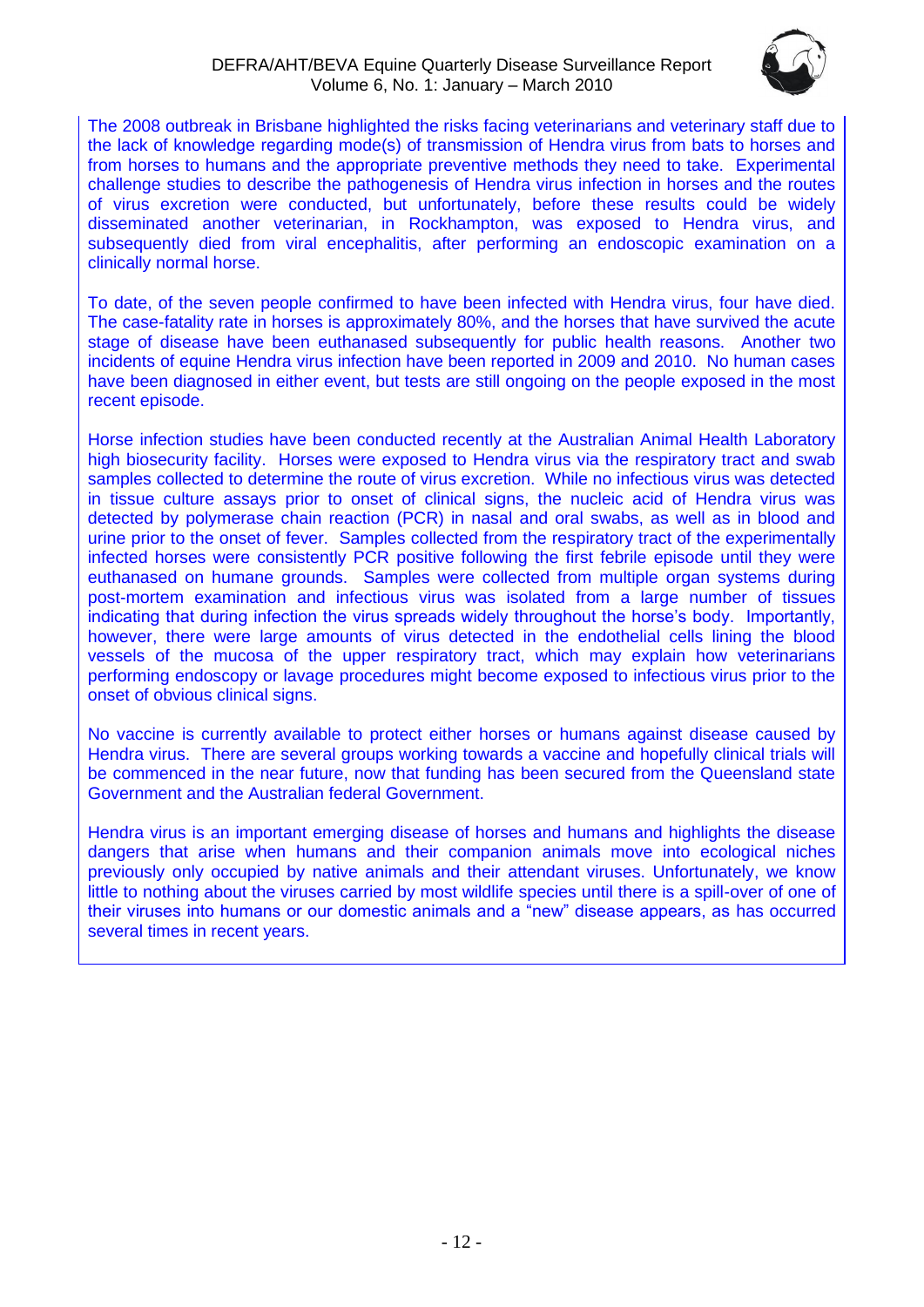

# **Bacteriology Disease Report for the First Quarter 2010**

<span id="page-12-0"></span>A summary of the diagnostic bacteriology testing undertaken by different contributing laboratories is presented in Table 2. For contagious equine metritis (CEM) 25 of 28 HBLB approved laboratories in the UK contributed data.

#### VLA CEMO Data for the period January to March 2010

We are again pleased to include data relating to CEM testing from the Veterinary Laboratories Agency (VLA), in this quarterly report. The sample population for the VLA is different from that for the other contributing laboratories as the VLA tests are principally in relation to international trade and/or outbreak investigations.

As already mentioned in the last report (Vol.5, No. 4), in this quarter one isolate was identified as CEMO positive by the VLA in a 5 year-old Arabian stallion stabled in Devon. Also in this quarter CEM was diagnosed by the VLA in a 10 year-old Highland mare stabled in Durham, England.

#### **Strangles**

Strangles remains endemic in the UK, especially among parts of the non-Thoroughbred horse population. Diagnoses are confirmed in the UK based on traditional culture of *S. equi* and qPCR on respiratory samples and/or seroconversion using a serological ELISA.

|                                              | <b>Number of</b><br><b>Samples</b><br><b>Tested</b> | <b>Number</b><br><b>Positive</b> | <b>Number of</b><br>Contributing<br><b>Laboratories</b> |
|----------------------------------------------|-----------------------------------------------------|----------------------------------|---------------------------------------------------------|
| <b>CEMO (HBLB)</b>                           | 10307                                               | 2                                | 25                                                      |
| <b>CEMO (VLA)</b>                            | 457                                                 | 2                                |                                                         |
| Klebsiella pneumoniae <sup>#</sup>           | 103081                                              | 4                                | 25                                                      |
| Pseudomonas aeruginosa                       | 102971                                              | 28                               | 25                                                      |
| Strangles*culture                            | 1281                                                | 97                               | 16                                                      |
| <b>Strangles PCR</b>                         | 796                                                 | 93                               | $\overline{2}$                                          |
| <b>Strangles ELISA</b>                       | 1067                                                | 237                              |                                                         |
| <b>Salmonellosis</b>                         | 378                                                 | 13                               | 17                                                      |
| <b>MRSA</b>                                  | 148                                                 | 5                                | 9                                                       |
| <b>Clostridium perfringens</b>               | 126                                                 | 6                                | 7                                                       |
| <b>Clostridium difficile (toxin by ELISA</b> |                                                     |                                  |                                                         |
| or immunochromatography)                     | 105                                                 |                                  |                                                         |
| <b>Borrelia (by ELISA)</b>                   | 13                                                  | 4                                |                                                         |
| <b>Rhodococcus equi</b>                      | 504                                                 |                                  |                                                         |
| Lawsonia intracellularis**                   | 135                                                 | 27                               | 3                                                       |

**Table 2: Diagnostic bacteriology sample throughput and positive results for the first quarter 2010**

CEMO = contagious equine metritis organism (*Taylorella equigenitalis*); HBLB = HBLB accredited laboratories; #=capsule type 1,2,5; VLA = VLA reference laboratory**; \****Streptococcus equi* subsp*. equi*; MRSA = methicillin resistant *Staphylococcus aureus.* \*\* *Lawsonia intracellularis* identified using PCR applied to faeces; <sup>1</sup> reproductive tract samples only

#### *Rhodococcus equi*

For the first time in this report we include the results for *Rhodococcus equi*. This bacteria is an important cause of disease and death in foals 3 weeks to 6 months worldwide. The most common clinical manifestation of this disease is pyogranulomatous pneumonia, and it has the potential to cause significant losses, especially on farms where it is enzootic. It is normally diagnosed by culture from a tracheobronchial aspirate, although a number of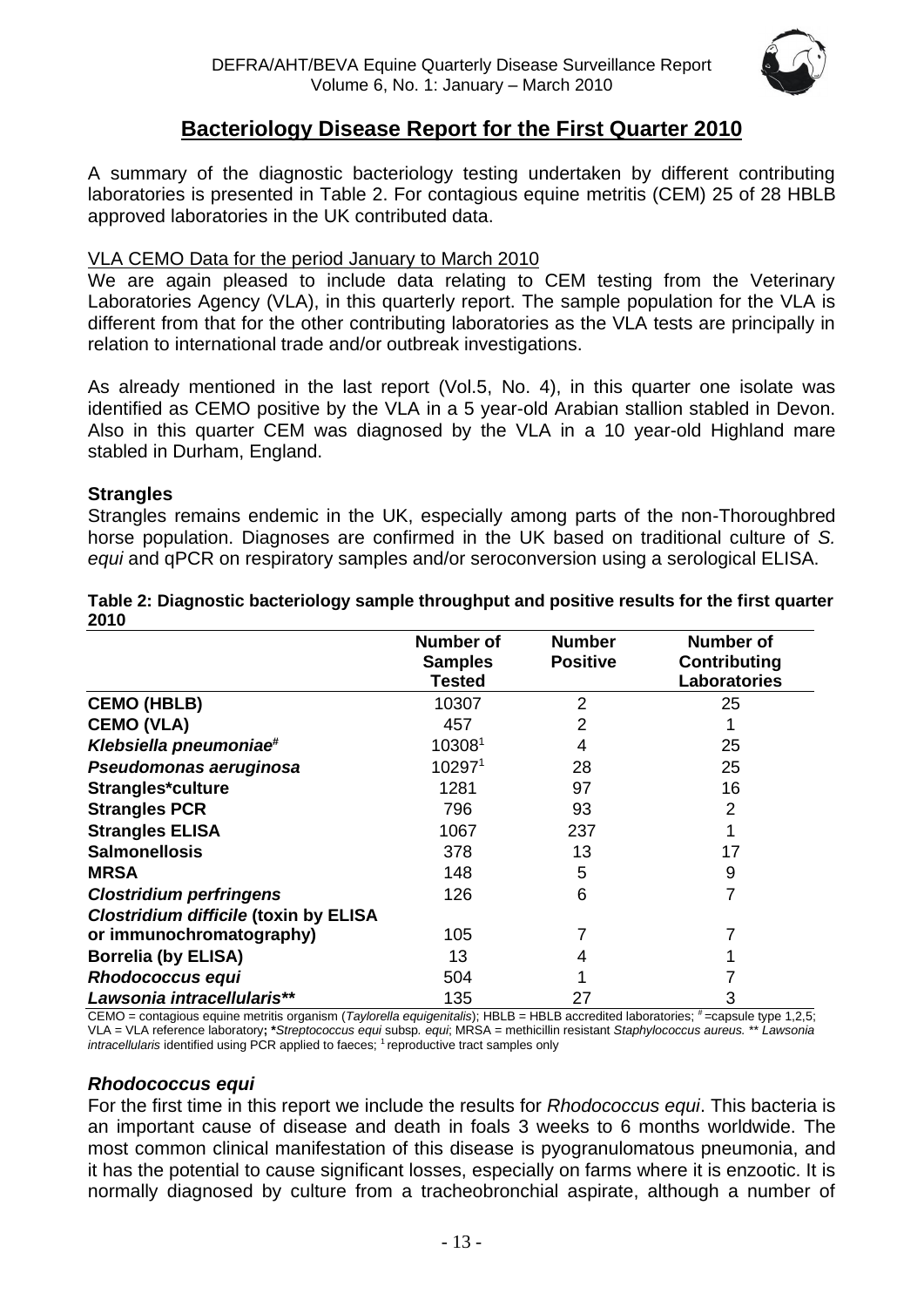

PCR techniques and serologic tests have been developed. All the contributing laboratories that reported data in this quarter diagnosed *R. equi* by culture.

## VLA *Salmonella* results

From the 15 strains typed by the VLA the serotypes reported were *S*. Typhimurium (ten cases), *S.* Oslo (three cases), *S.* Newport (one case) and *S.* Nagoya (one case). Each of the 15 positive samples represents one incident.

The following definition of an incident applies: "An incident comprises the first isolation and all subsequent isolations of the same serovar or serovar and phage/definitive type combination of a particular *Salmonella* from an animal, group of animals or their environment on a single premises, within a defined time period (usually 30 days)."

For more information from Defra about *Salmonella* in the UK, please [click here.](http://www.defra.gov.uk/vla/reports/rep_salm_rep07.htm)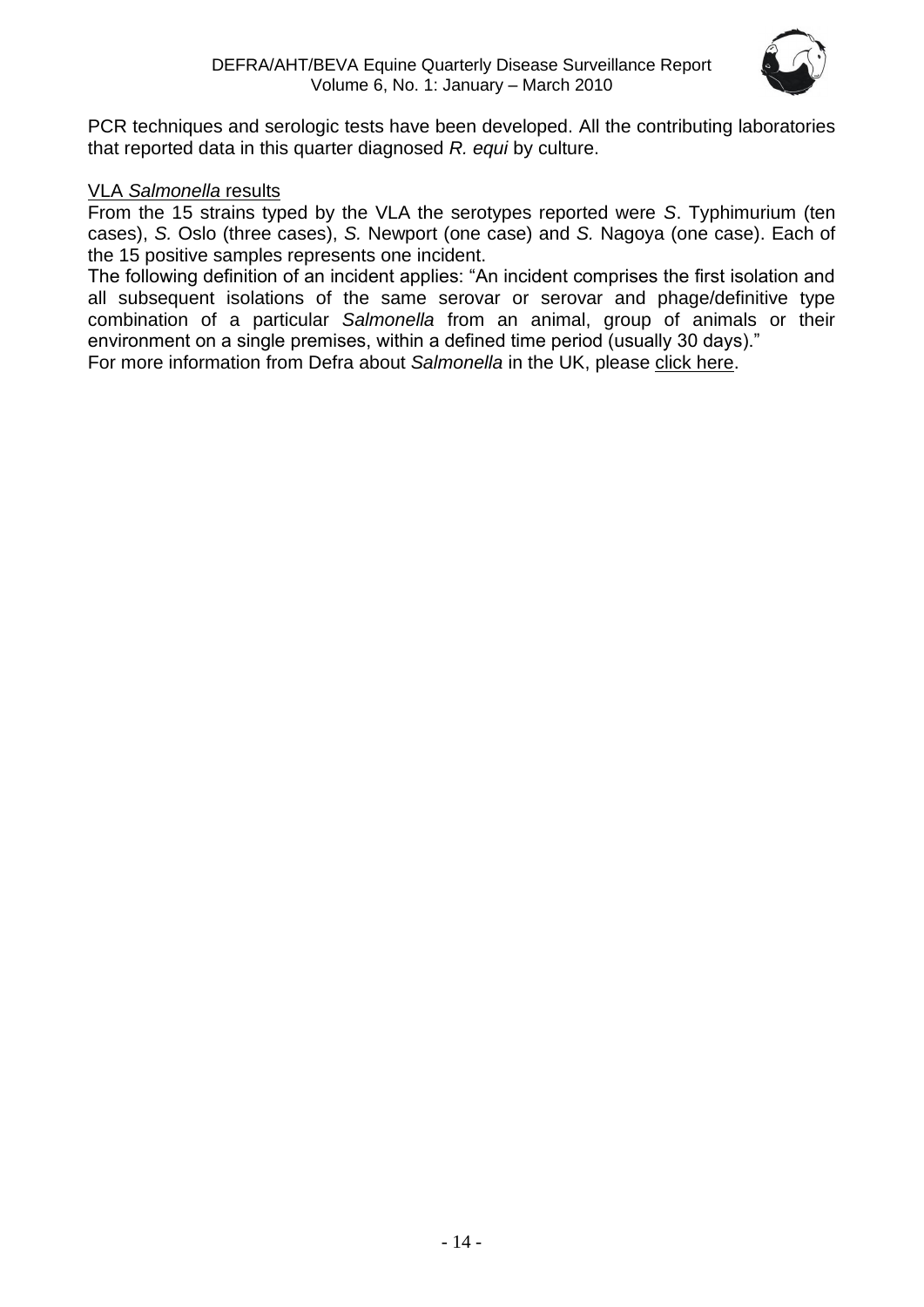

# <span id="page-14-0"></span>**Focus article: Glanders**

# **Fatima Cruz, DVM, MRCVS, MPhil, Animal Health Trust.**

#### **Introduction**

Glanders is a bacterial infection caused by *Burkholderia mallei* (previously known as *Pseudomonas mallei*) which mainly affects e*quidae* (horses, mules and donkeys) and has a zoonotic potential.

The most common source of infection is the ingestion of contaminated food or water via discharges from the respiratory tract or ulcerated skin lesions from carrier animals; however subclinical carriers often prove to be more important in the transmission of disease than clinical cases.

Glanders was widespread in Great Britain in the nineteenth century and was finally eradicated from this country in 1928. However, it still continues to be reported from various areas of the Middle East, Asia, Africa and South America and has been reported very recently in Brazil and Bahrain.

#### **Clinical signs and lesions**

According to the OIE, the incubation period of glanders varies depending on the route and intensity of exposure and intrinsic factors of the host; therefore it can range from a few days to many months.

According to the location of the primary lesions, there are three described forms of the disease: nasal, pulmonary and cutaneous (also known as farcy).

#### *Nasal form:*

- Clinical signs: At the beginning only pyrexia, loss of appetite and laboured breathing with coughing may be present. Affected animals show a highly infectious, yellowish-green mucopurulent discharge; a purulent ocular discharge may also be present. Nodules in the nasal mucosa may produce ulcers.
- Lesions: Ulcers of the nasal area, trachea, pharynx and larynx that may resolve in the form of star-shaped scars.

#### *Pulmonary form:*

- Clinical signs: Usually requires several months to develop; initial signs are pyrexia, dyspnea and a persistent dry cough. Diarrhea and polyuria may also occur; all leading to a progressive loss of condition.
- Lesions: Lung lesions commence as small lightcoloured nodules surrounded by a haemorrhagic zone or as a consolidation of pulmonary tissue and a diffuse pneumonia; pulmonary nodules then progress to caseous or calcified state eventually discharging their contents and spreading the disease to the upper respiratory tract. Nodules can also be found in the liver, spleen and kidneys.



Picture 1. Nodules in the spleen

#### *Cutaneous form:*

- Clinical signs: This form develops insidiously over an extended period; it also often begins with coughing and progressive debilitation. Pyrexia and enlargement of the lymph nodes may also be present.
- Lesions: Nodules begin to appear in the subcutaneous tissue along the course of lymphatic vessels of the legs, costal areas and ventral abdomen and upon rupturing excrete an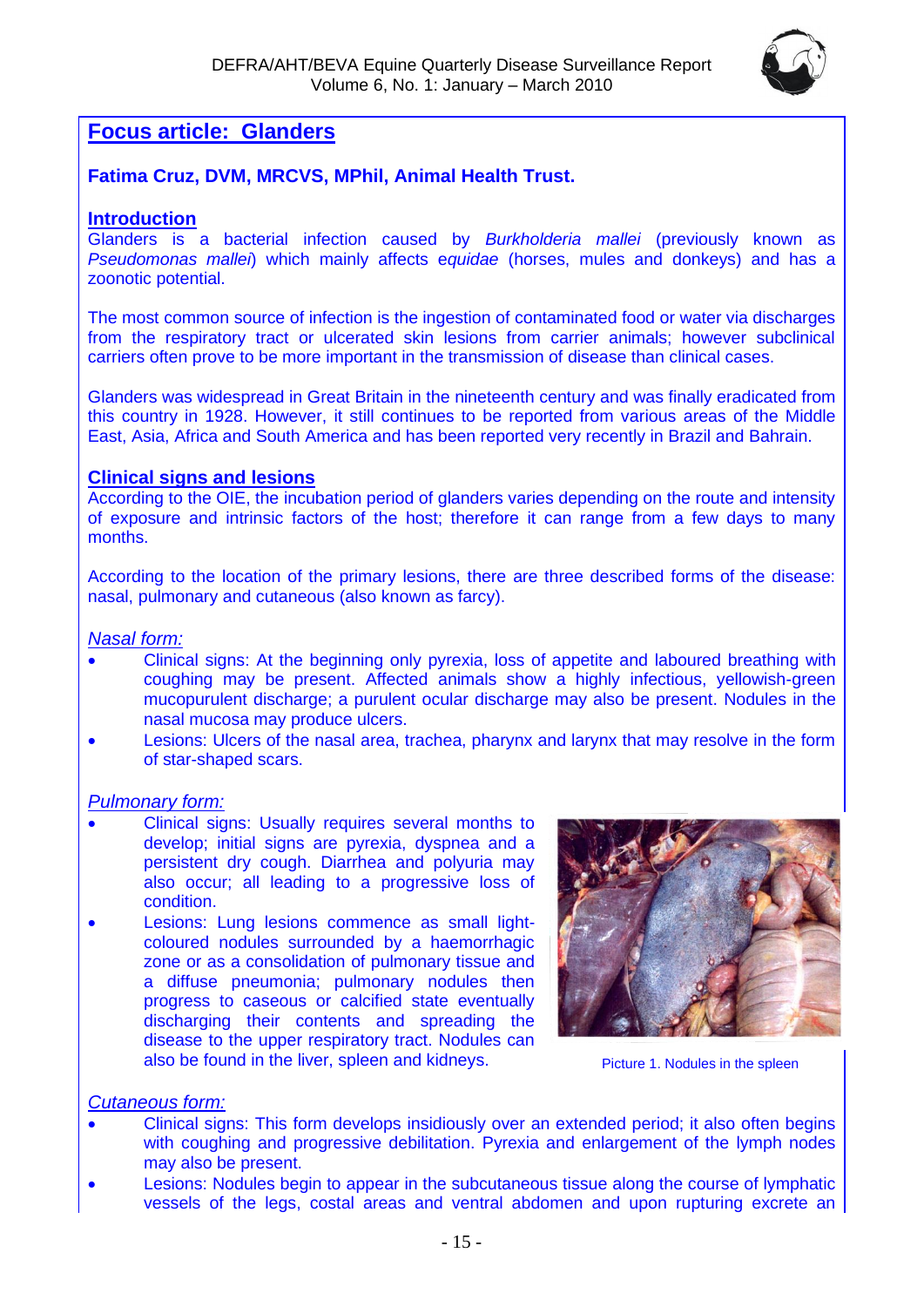

infectious purulent, yellow exudate. Infected lymphatic vessels may result in swollen, thickened, cord-like lesions (often referred to as "farcy pipes"). Nodular lesions can also be found in the liver and spleen. Orchitis may also be present in affected stallions.



Picture 2. Subcutaneous nodules in the



Picture 3. Lesions in the skin around the hock

# **Diagnosis**

In most countries these days diagnosis of any suspected cases would be undertaken by a government veterinary service according to approved methods available at the time. However the following summarises some of the methods available or traditionally employed in the past.

Clinical signs alone do not allow a definitive diagnosis of glanders since the respiratory form can be confused with equine viral arteritis (EVA), strangles (*Streptococcus equi equi*) and fungal pneumonia whereas the cutaneous form of the disease (farcy) may be confused with epizootic lymphangitis (*Histoplasma farciminosum*), ulcerative lymphangitis (*Corynebacterium pseudotuberculosis*) or pseudotuberculosis (*Yersinia pseudotuberculosis*). Specific diagnosis can be done by either identification of the agent, the mallein test or by serological tests.

#### *Identification of the agent:*

The ultimate confirmation of any infection is agent identification. However this can be quite a challenge with glanders. The optimal sample for isolating the organism is pus recovered from lung, choanal and organ abscesses or nasal mucosa. Even multiple sampling can give a disappointing identification rate since these abscesses do no contain many bacteria. In addition, these samples are often contaminated with other bacterial species such as *Pseudomonas* spp. and *Pasteurella* spp. which makes isolation very difficult. Subcutaneous abscesses contain good numbers of the pathogen whereas ulcers are usually free of *B. mallei*. As glanders has a zoonotic potential, all samples must be handled with great care in a laboratory that meets the requirements for "containment group 3" pathogens, and equally serious concerns exist over the conditions and justification for carrying out necropsy of suspected cases.

Other methods of identifying the agent are the confirmation by conventional polymerase chain reaction (PCR) or quantitative (real-time) PCR, and the intraperitoneum inoculation of suspected material into a male guinea pig and observation for peritonitis and orchitis has been reported (*B. mallei* must be re-isolated from the lesions).

#### *Mallein test:*

This test is one of the tests recommended by the OIE for the diagnosis of carriers and it consists of the evaluation of the hypersensitivity of the horse after the inoculation of a small volume of a mallein purified protein derivative (PPD) intradermally into the lower eyelid (intradermo-palpebral test), into the eye at the canthus (ophthalmic test) or subcutaneously in the middle of the neck (subcutaneous test). The intradermo-palpebral test is preferred since it is more sensitive, reliable and specific. The test was used extensively in the past, but has been superceded by serological testing in much of the western world. There has been concern that the test can interfere with subsequent serological diagnosis since a seroconversion can occur after subcutaneous injection.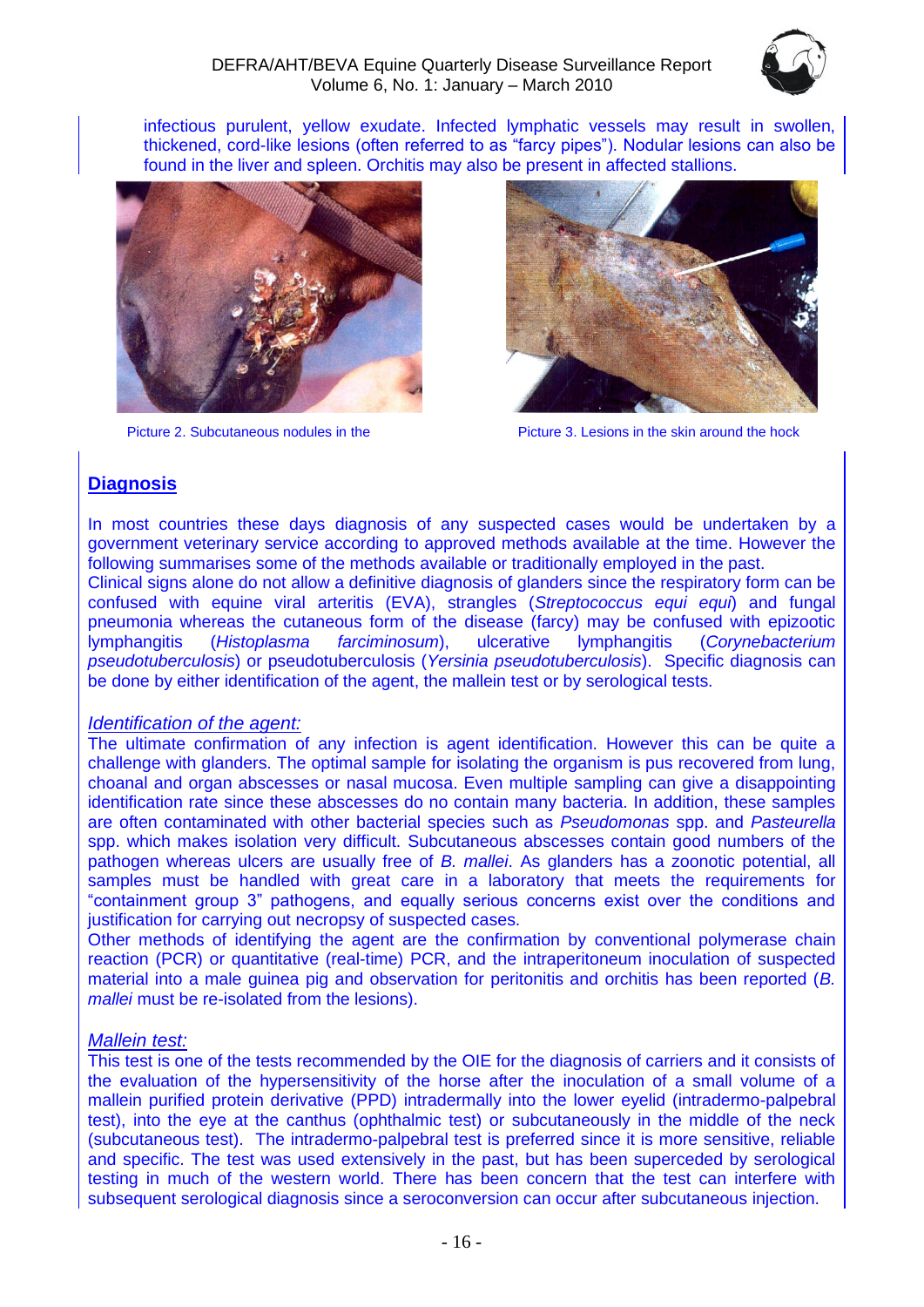

# *Serological tests:*

The complement fixation (CF) test is an accurate serological test that has been used for glanders diagnosis for many years. Serum is positive within one week of infection and remains positive (sometimes) in chronic cases. It is presently the only test prescribed by the OIE for international trade of equids. The specificity of the CF test is very high, but it is known that occasional equine sera show false positive reactions (probably cross reactions).

Experimental Enzyme-linked immunosorbent assays (ELISAs) and membrane (blot) serology tests have also been developed; none of them has yet been extensively validated and are not fully recognized by the OIE, but there may be further developments along these lines in the future.

## **Control**

As a result of the severity of the effects of glanders and its social and economic impact, it is listed as notifiable by UK law, and also by the World Organisation for Animal Health (OIE), by the European Commission in Brussels under Directive 92/25/EC. This means that, without exception if there is any suspicion of glanders, a suitable authority such as Divisional Veterinary Manager of Defra (Animal Health) must be notified immediately. Imported horses from countries outside the European Union are subjected to import controls and risk-based testing for glanders.

No vaccines are available against glanders. The disease can only be prevented by biosecurity and sanitary measures. Although *B. mallei* is sensitive to many antibiotics, treatment probably leads to chronic and occult cases. Treatment is somewhat academic since most countries have a slaughter policy for glanders.

For more detailed information on this disease, see the OIE Technical Disease Card for glanders at [http://www.oie.int/eng/maladies/en\\_technical\\_diseasecards.htm](http://www.oie.int/eng/maladies/en_technical_diseasecards.htm) 

#### **Acknowledgements**

We would like to acknowledge Ian Mawhinney from the Veterinary Laboratories Agency (VLA) for providing us with valuable comments and Holger C. Scholz from the Bundeswehr Institute of Microbiology in Munich, Germany for the pictures included in this focus article.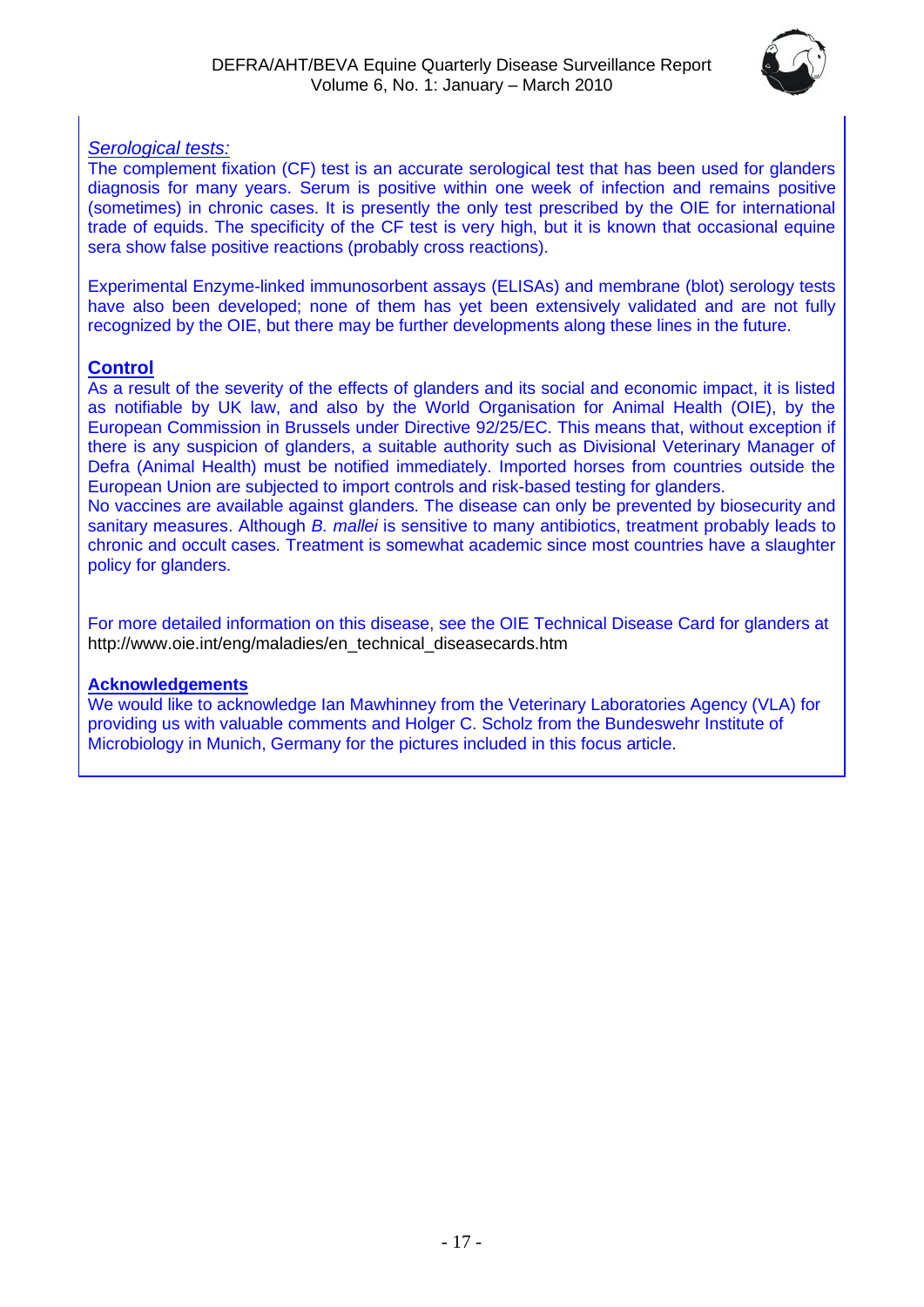

# **Toxic and Parasitic Disease Report for the First Quarter 2010**

<span id="page-17-0"></span>A summary of diagnostic toxicosis and parasitology testing undertaken by contributing laboratories is presented in Tables 3 and 4 respectively. Results for toxicosis are based on histopathologically confirmed evidence of disease only (where applicable).

#### **Table 3: Diagnostic toxicosis sample throughput and positive results for the first quarter 2010**

|                       | <b>Number of</b><br><b>Samples</b><br><b>Tested</b> | <b>Number</b><br><b>Positive</b> | Number of<br>Contributing<br>Laboratories |
|-----------------------|-----------------------------------------------------|----------------------------------|-------------------------------------------|
| <b>Grass Sickness</b> | 15                                                  |                                  | 3                                         |
| Hepatic toxicoses     | 5                                                   |                                  |                                           |
| Atypical myopathy     |                                                     |                                  |                                           |
| Tetanus               |                                                     |                                  |                                           |

**Table 4: Diagnostic parasitology sample throughput and positive results for the first quarter 2010**

|                                 | <b>Number of</b><br><b>Samples</b> | <b>Number</b><br><b>Positive</b> | <b>Number of Contributing</b> |
|---------------------------------|------------------------------------|----------------------------------|-------------------------------|
|                                 | <b>Tested</b>                      |                                  | Laboratories                  |
| <b>Endoparasites</b>            |                                    |                                  |                               |
| Ascarids                        | 1881                               | 40                               | 13                            |
| Cyathostomes                    | 1115                               | 290                              | 12                            |
| Dictyocaulus                    | 826                                | 9                                | 9                             |
| <b>Strongyles</b>               | 2785                               | 566                              | 20                            |
| Tapeworms (ELISA based testing) | 26                                 | 20                               | 5                             |
| Tapeworms (Faecal exam)         | 1940                               | 20                               | 11                            |
| Trichostrongylus                | 34                                 | 1                                | 1                             |
| Strongyloides                   | 368                                | 5                                | 9                             |
| Oxyuris equi                    | 35                                 | 1                                | $\overline{2}$                |
| Fasciola                        | 128                                | 10                               | $\overline{2}$                |
| Coccidia                        | 66                                 | $\mathbf 0$                      | $\overline{2}$                |
| Cryptosporidia                  | $\Omega$                           | 0                                | $\overline{0}$                |
| VLA Theileria equi (CFT)*       | 257                                | $\overline{2}$                   |                               |
| VLA Theileria equi (IFAT)**     | 311                                | 12                               |                               |
| VLA Theileria equi (cELISA)***  | 114                                | $\overline{4}$                   |                               |
| VLA Babesia caballi (CFT)*      | 257                                | 0                                |                               |
| VLA Babesia caballi (IFAT)**    | 313                                | 3                                | 1                             |
| VLA Babesia caballi (cELISA)*** | 114                                | $\overline{2}$                   | 1                             |
| <b>Ectoparasites</b>            |                                    |                                  |                               |
| <b>Mites</b>                    | 27                                 | $\mathbf 0$                      | 1                             |
| Lice                            | 411                                | 26                               | 13                            |
| Ringworm                        | 534                                | 57                               | 17                            |
| Dermatophilus                   | 367                                | 23                               | 9                             |
| Candida                         | 73                                 | $\overline{2}$                   | 1                             |

\*Complement Fixation Test; CFT suspect/positive samples are tested in IFAT test

\*\*Indirect Fluorescent Antibody Test; \*\*\*competitive Enzyme-linked immunosorbent assay; positive cELISA results are not undergoing confirmatory testing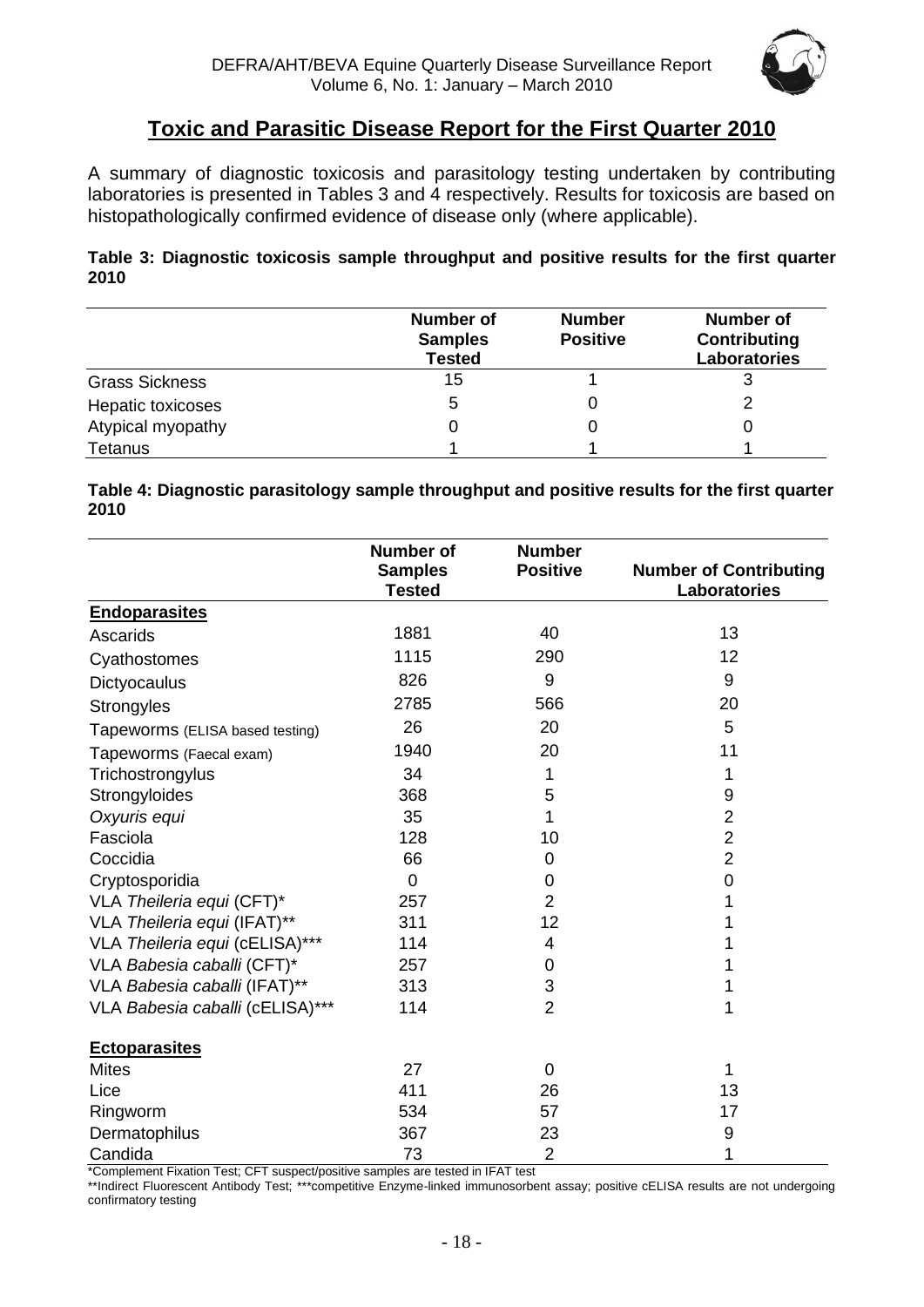

## **Grass sickness surveillance data [\(www.equinegrasssickness.co.uk\)](http://www.equinegrasssickness.co.uk/):**

A total of eight equine grass sickness cases have been reported for the first quarter (January to March 2010). The type of grass sickness was reported for all cases with two (25%) acute cases, four (50%) subacute cases and two (25%) chronic cases. One horse died naturally, six cases were euthanased and one chronic case has survived to date. Only one of the eight cases was diagnosed by post-mortem and ganglia examination, whereas seven cases were diagnosed based on clinical signs alone.

The location of one case was not disclosed, with three cases reported from England and four from Scotland.

Of the affected horses 25% were geldings, 50% were mares and 25% were stallions. A range of ages was reported (7 months to 22 years) with the mean age being 10.2 years and the median 9.8 years. The breed type of three horses was provided with one Irish Draught and two Thoroughbreds reported.

Whilst reports of grass sickness is rarely reported to occur in horses less than one year old, subacute grass sickness was confirmed in a seven month-old cob-cross colt. Confirmation of diagnosis was undertaken by post-mortem examination of ganglia following euthanasia.

It should be noted that the grass sickness surveillance scheme receives data from a wider population in comparison to the data presented in Table 3 and different diagnostic criteria were used. For more information about the grass sickness surveillance please refer to previous reports published in Vol.4 No.2 and Vol.2 No.4.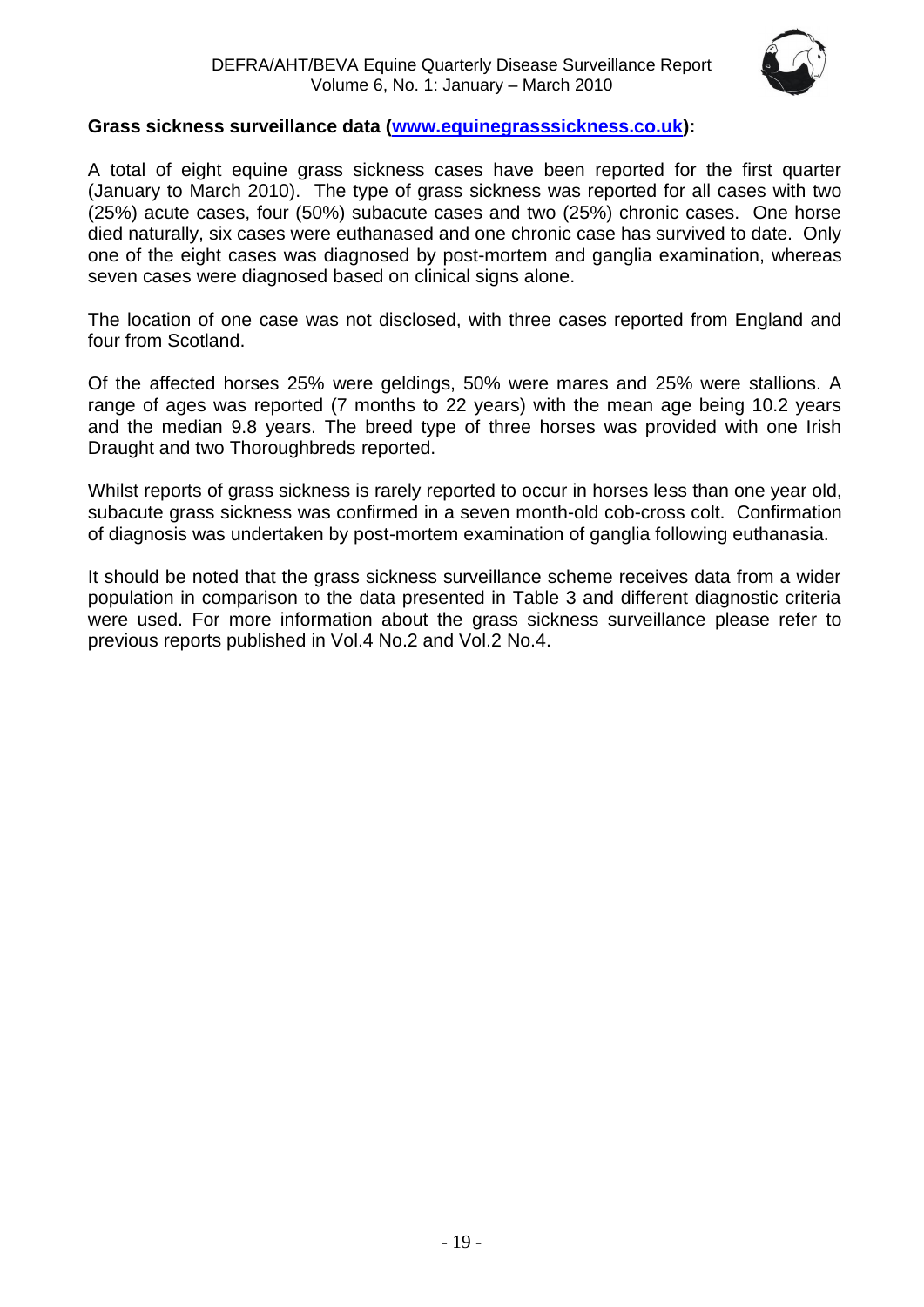

# **Report on Post-mortem Examinations for the First Quarter 2010**

# <span id="page-19-1"></span><span id="page-19-0"></span>**East Anglia**

*A total of 97 cases were examined including 60 aborted fetuses.*

Of the aborted fetuses examined this quarter, umbilical cord torsion was suspected as the precipitating cause in 10 of 60 cases. Placentitis was found to be the cause in 14 cases of abortion, whereas EHV-1 was confirmed by PCR, virus isolation and histopathology in 14 fetuses. Premature placental separation was diagnosed as the cause of 3 abortions, and in one case the abortion was due to the presence of twin fetuses. No definitive cause was determined for 18 cases of abortion, however infectious agents were excluded.

There were six cases of neonatal death reported in this quarter. Three of these cases were associated to dystocia whereas one case was diagnosed to be due to sepsis; no definitive cause was determined for the remaining two cases.

Following post-mortem examination and confirmation by PCR a horse which was euthanased due to neurological signs was diagnosed of EHV-1 paralytic disease.

Ten horses were examined following gastrointestinal disease, causes of death were as follows: Two cases of Salmonellosis (one of them was confirmed to be due to *Salmonella typhimurium*), one case presenting a colonic ulcer and intestinal haemorrhage, one case of atresia coli in a neonatal foal, one case of idiopathic gastric rupture in an adult horse and five cases which were euthanased and presented a heavy worm burden (*Cyathostoma* in three cases, *Strongyles* in one case; no information available for the fifth case).

There were two respiratory cases reported. The first case was diagnosed of a bronchointerstitial pneumonia; this horse also presented disseminated intravascular coagulation (DIC). In the second case a paranasal sinus squamous cell carcinoma was diagnosed.

Following post mortem examination and histology of a horse with cardiac disease, the heart showed focal fibrosis, myxomatous stroma and cartilaginous metaplasia.

One case of neoplasia in a horse was reported in this quarter. Post-mortem examination and histology showed that lymphoma was the cause of death.

Musculoskeletal cases reported in this quarter include a severe acute fracture of the ischium that led to haemorrhage into the pelvic canal and abdomen resulting in hypovolaemic shock and death in a 3 year-old colt, a case of compression spinal injury affecting the sixth and seventh cervical vertebrae and a case of hypertrophic osteopathy.

Following post-mortem examination and histology, ragwort was confirmed to be the cause of death in three cases. One of these cases also presented a heavy worm burden.

Seven welfare/neglect cases have been reported in this quarter. The first one was a 27 year-old gelding with a moderate diffuse eosinophilic and lymphoplasmacytic enteritis consistent with enteric parasitism. In this first case histology in the liver showed previous exposure to ragwort. The second case was a 7 month-old colt which showed a subacute myopathy. Given the young age, body condition and severe endoparasitism of this second case, nutritional deficiency (vitamin E and/or selenium) was considered to be an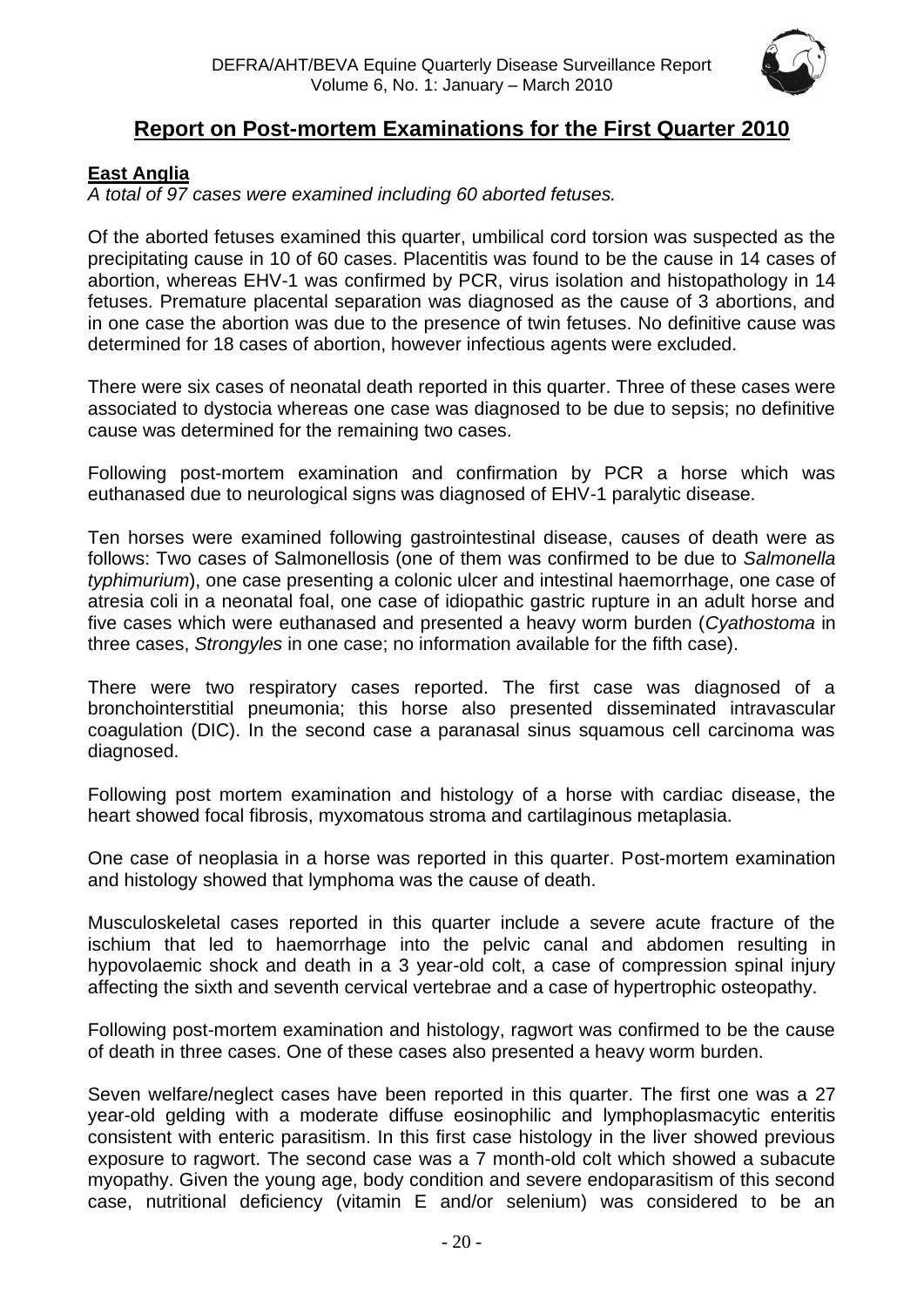

underlying cause of myositis. The third case was a pony mare which presented a severe ulcerative osteoarthritis in the left shoulder. Histology in this third case showed a moderate to marked chronic proliferative synovitis. The fourth case was a yearling which showed recumbency and inability to rise. Following post-mortem examination and histology in this case an acute myopathy was considered to be the most likely cause of the clinically reported recumbency. The fifth case was a 15 year-old pregnant mare which collapsed during advanced pregnancy and showed dehydration secondary to scours. Histological changes in the liver suggested grazing exposure to pyrollizidine containing plants (e.g. Ragwort). The sixth case was a 6 year-old pony mare with a history of pregnancy, parasitic infection and severe abdominal colic symptoms. Following post-mortem examination, the cranial mesenteric artery showed a proliferative endarteritis which was highly suggestive of *Strongylus vulgaris* infestation, and was the most likely cause of colic reported clinically. Finally, the seventh case was reported to show laminitis.

Other cases reported include a midline uterine artery rupture, a mare which showed haemoperitoneum post foaling and a bisiphenoid/occipital fracture of the skull.

#### <span id="page-20-0"></span>**Home Counties**

*Fourteen cases were examined in this quarter.*

Two abortions were reported in this quarter. One of them was confirmed to be due to a bacterial placentitis in the mare whereas the second one was due to a mycotic placentitis in the mare.

A neurological case was reported to be due to a non-suppurative encephalitis.

Post-mortem examinations in five gastrointestinal cases revealed colic disease in three cases (one of which was due to a pedunculated lipoma), a small intestine entrapment/incarceration in one case and a gastric rupture in the fifth case.

Pneumonia was reported in a horse after post-mortem examination. The causal agent was found to be *Pasteurella pneumotropica*.

Neoplasia cases include a melanoma in one case and an adrenal tumour in another case.

Other cases reported were a horse with hepatopathy and two cases of hydatidosis due to *Echynococcus granulosus.*

#### <span id="page-20-1"></span>**South West**

*Fourteen cases were examined in this quarter*.

Five abortions were reported to be consistent with EHV infection; however confirmation by PCR and virus isolation was made only in four of these cases.

Five gastrointestinal cases were examined; these included a case of cyathostomosis, a horse that failed to respond to treatment after surgery for non-resected volvulus (histology of the small intestine was non-diagnostic), a case of reoccurrence of epiploic foramen entrapment three weeks after surgery, a case of a horse with an enterolith which also showed a necrotic bowel and a case of caecal displacement which also presented gastric ulceration.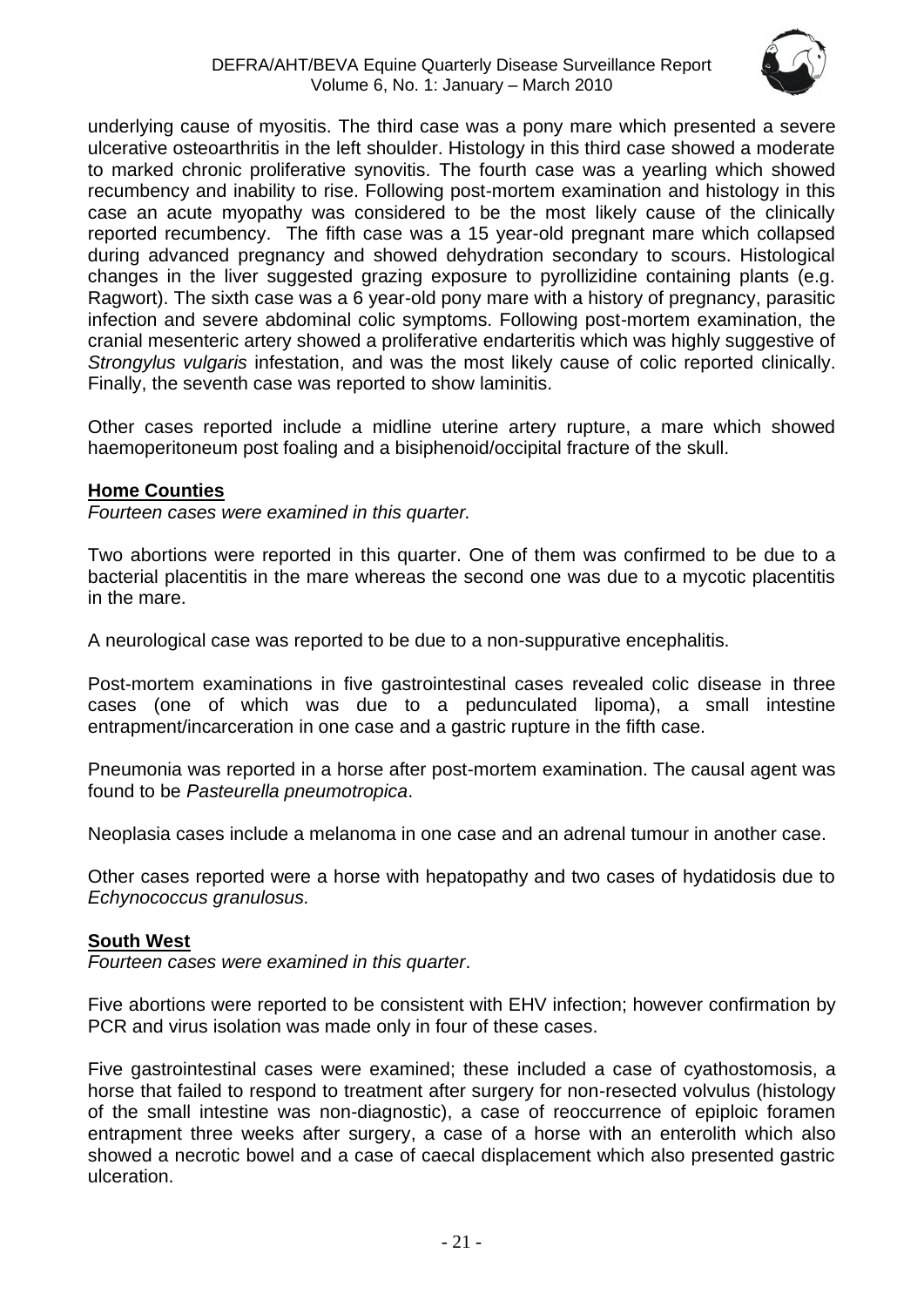

Following sudden death in a horse, the cause of death could not be determined but the post-mortem examination showed emphysema in the lung.

A case of hyperlipaemia in a donkey was reported; however the post-mortem findings were inconclusive.

Two cases of chronic hepatopathy were reported and were most likely due to ragwort. Both cases showed portal hepatitis with fibrosis and bile duct proliferation, moderate colitis and also a choroid plexus cholesteatoma.

#### <span id="page-21-0"></span>**Northern England**

*Three cases were examined in this quarter.*

Necropsy in two gastrointestinal cases revealed cyathostomosis in one horse, and a hyperaemic small intestine in a horse which had presented persistent ileus.

The remaining case was a neonatal death. The cause of death wasn't reported in this case.

#### <span id="page-21-1"></span>**West Midlands**

*One case was examined in this quarter*.

Post-mortem examination in a young horse revealed a severe fibrinous pericarditis with abscessation of the lungs. A sample from the pericardial fluid was cultured and there was a profuse growth of *Actinobacillus equuli*.

#### <span id="page-21-2"></span>**Scotland**

*17 post-mortem examinations were reported in this quarter.*

Following a prolonged history of pyrexia of unknown origin, a six month old pony filly was presented to the equine hospital. The filly was dull and obtunded, with evidence of central blindness, and numerous skin and mucocutaneous lesions varying form alopecia to crusting and erosion. Liver enzymes and bile acids were raised. On necropsy examination several peripheral lymph nodes were enlarged, with innumerable gritty pinpoint yellow foci within the parenchyma. The liver was markedly enlarged, diffusely yellow / brown, with rounded borders and multiple irregular depressions which overlay regions of fibrosis. The hepatic parenchyma was firm and occasionally gritty. The meninges within both posterior cranial fossae contained multifocal irregular granular nodules. Histopathology revealed a granulomatous lymphadenitis and meningitis with mineralisation, ulcerative dermatitis with dermal fibrosis, and severe, centrilobular and periportal hepatic fibrosis. The aetiology of these changes remains undetermined. The hepatic changes were considered most likely to be primary in this case. Possibilities considered were idiosyncratic drug reactions and various hepatotoxins.

A nine year old Shetland pony mare was presented for necropsy examination, having recently aborted a foetus, and developed septic peritonitis. The abdominal cavity contained a moderate amount of red to brown cloudy fluid. The left uterine horn was dilated and contained a moderate amount of grey, cloudy malodourous fluid. A partial thickness tear was present within the wall of the right uterine horn, which resulted in the formation of a thin walled pocket within the wall of the uterus. Adjacent jejunum was loosely adhered to the uterine serosa at this point. Although the uterine tear was only of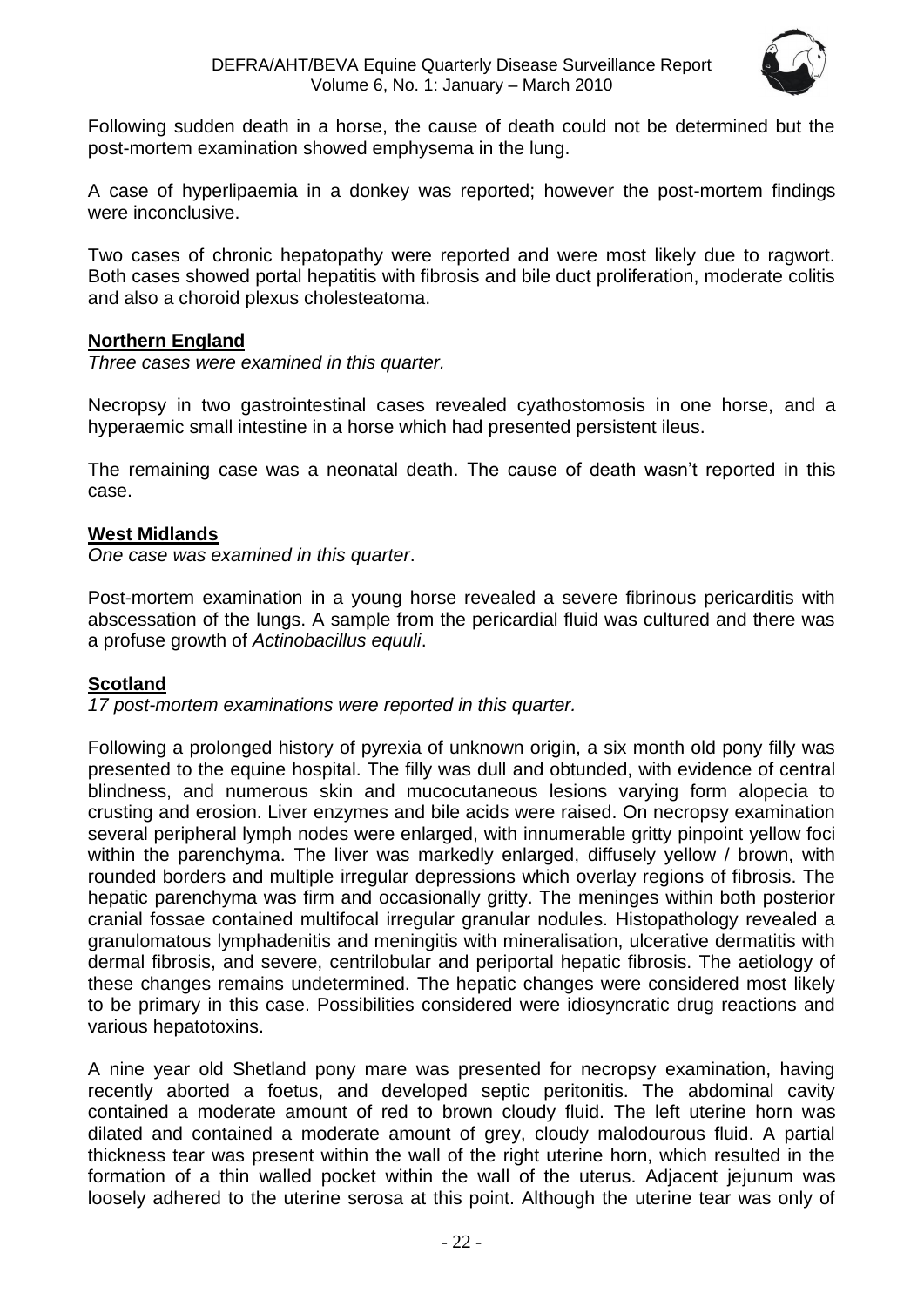

partial thickness it was considered to have resulted in the local spread of infection from the uterine lumen into the abdominal cavity.

A sixteen year old, grey Highland pony mare was presented for necropsy examination. Multiple round black, spherical nodules were present on the surface of the mammary gland, ventral tail base, perineum, subcutis of the forehead, submucosa of the lower eyelid, and caudal to the atlanto-occipital joint. Further nodules were found within the salivary glands, oropharyngeal lymphoid tissue, the fascia of the cervical neck, the left kidney, pelvic cavity and sub-lumbar region, thoracic cavity and dura mater. The final diagnosis was malignant melanoma with multiple metastases.

Gastrointestinal cases reported included one case of Equine Dysautonomia (grass sickness), one case of unexplained gastric rupture, one case of esophageal rupture, one case of right dorsal colonic displacement which also presented gastric rupture, one case of colonic impaction, and four cases of small intestinal strangulation, two of which were due to mesenteric lipomas whereas one was due to an epiploic foramen entrapment.

Other necropsy cases reported included one elderly pony which was presented with multiple joints affected by degenerative joint disease and a case of septic tendonitis in a horse. Three cases were recorded as having an open diagnosis.

*Biopsies from 22 horses were submitted this quarter.*

Surgical biopsy samples were submitted from 22 horses. Nine muscle biopsies were examined, four of which were within normal limits. One was consistent with equine motor neuron disease, one with rhabdomyolysis, and the diagnosis remains open in three cases. Diagnoses from other samples included one case of grass sickness, one case of eosinophilic colitis, squamous cell carcinoma of the third eyelid, and two cases of equine sarcoids. Diagnosis remained open in 8 biopsies.

# <span id="page-22-0"></span>**Northern Ireland**

*Five post-mortem examinations and one biopsy were reported this quarter.*

Three aborted fetuses were examined. Umbilical torsion was suspected as the cause of abortion in one case which had a long cord with multiple torsions and focally extensive haemorrhage within the cord. The mare's serum sample was positive for EHV antibodies also in this case. No significant pathogens were isolated in the other two cases.

An adult male horse died after an acute case of colic. Torsion of the ascending and descending colon with volvulus, venous infarction and caecal displacement were found on post mortem examination. Histologically renal tubular necrosis associated with hypovolaemic shock was found.

An adult male horse was euthanized after presenting with acute severe colic. On post mortem examination ileal entrapment in the mesenteric fold was diagnosed.

One equine biopsy was submitted. Sections from a pedunculated mass from the penile sheath were diagnosed as fibroblastic type sarcoid.